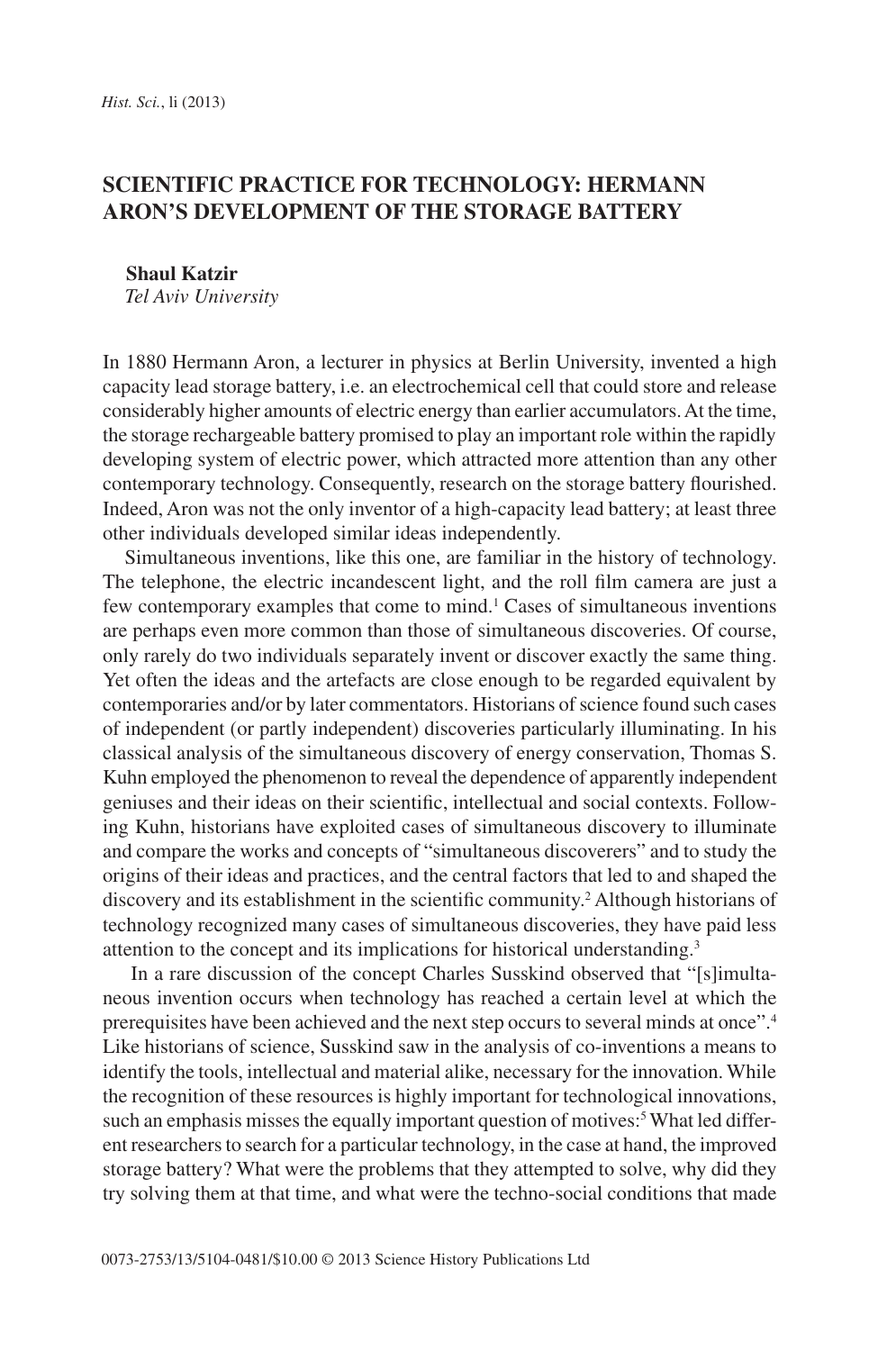the question important for the protagonists? A comparison among different inventors can illuminate the "motives" question, no less than the question of available resources. The simultaneous interest in the storage battery circa 1880 suggests that the emergence of electric lighting stimulated the development of the battery. While the question of motives is important for the history of science, it is crucial for the history of technology, since one develops technology only in expectation for its possible use. In other words, while simultaneous discoveries originate from common sources, knowledge, beliefs and open questions, the immediate stimulations for simultaneous inventions often originate from a common aim. Technological developments can point at such an aim, like that of preventing an anticipated waste of resources, and thus money, in the uneven demand (technically "load") for electric power for the storage battery. Current knowledge of technology and science can make such an aim feasible. Still, societal conditions determine if it is an aim at all.

In his history of the storage battery, Richard Schallenberg identified the design of its high-capacity kind as a case of simultaneous innovation. Unaware of Aron's work, however, he recognized three co-inventors of the high-capacity battery: the French engineer Camille Faure, the American Charles Brush "one of the giants of early electric power and lighting technology" and his compatriot Nathaniel Keith, who worked as an electro-metallurgic engineer. The former two received scientific education in engineering schools, while the latter acquired it informally. Yet, the three men gathered most of their relevant knowledge and virtually all of their experience working with electrochemical technology. Schallenberg, thus, concluded that "it was [this] background ... so similar in many crucial ways, that led them both to conceive of the new role for the storage battery and to redesign it accordingly".<sup>6</sup> Aron's development of a similar battery, however, indicates that a background in electrochemical technology was not essential for developing a high-capacity battery. Unlike the other three inventors, Aron acquired experience in the research and teaching of science rather than in technology. His expertise ranged from theoretical physics and mathematical technics to experiments. It included a laboratory experience in physical chemistry, but not with related technologies.

Schallenberg's emphasis on the inventors' practical experience with related technologies is common in histories of electric innovations of the 1870s and 80s.7 Such experience, however, had not excluded the need for scientific knowledge and even scientific investigations. Historians, like Paul Israel, have shown that science played a more significant role in the practice of inventors than many of them, prominently Thomas Edison, had suggested.<sup>8</sup> Novel problems that followed the use of alternating current system, Sungook Hong has shown, required a new kind of research based on scientific knowledge and methods, deployed in some cases by a novel kind of scientist-engineer.<sup>9</sup> That physics became useful for electric technology is suggested also by the way the discipline of electrical engineering emerged either from departments of physics (e.g. Britain, US), or by recruiting physicists to teach in academic schools of engineering (e.g. Germany).10 During the same period other branches of physics, like optics, also began affecting products and production methods.<sup>11</sup> The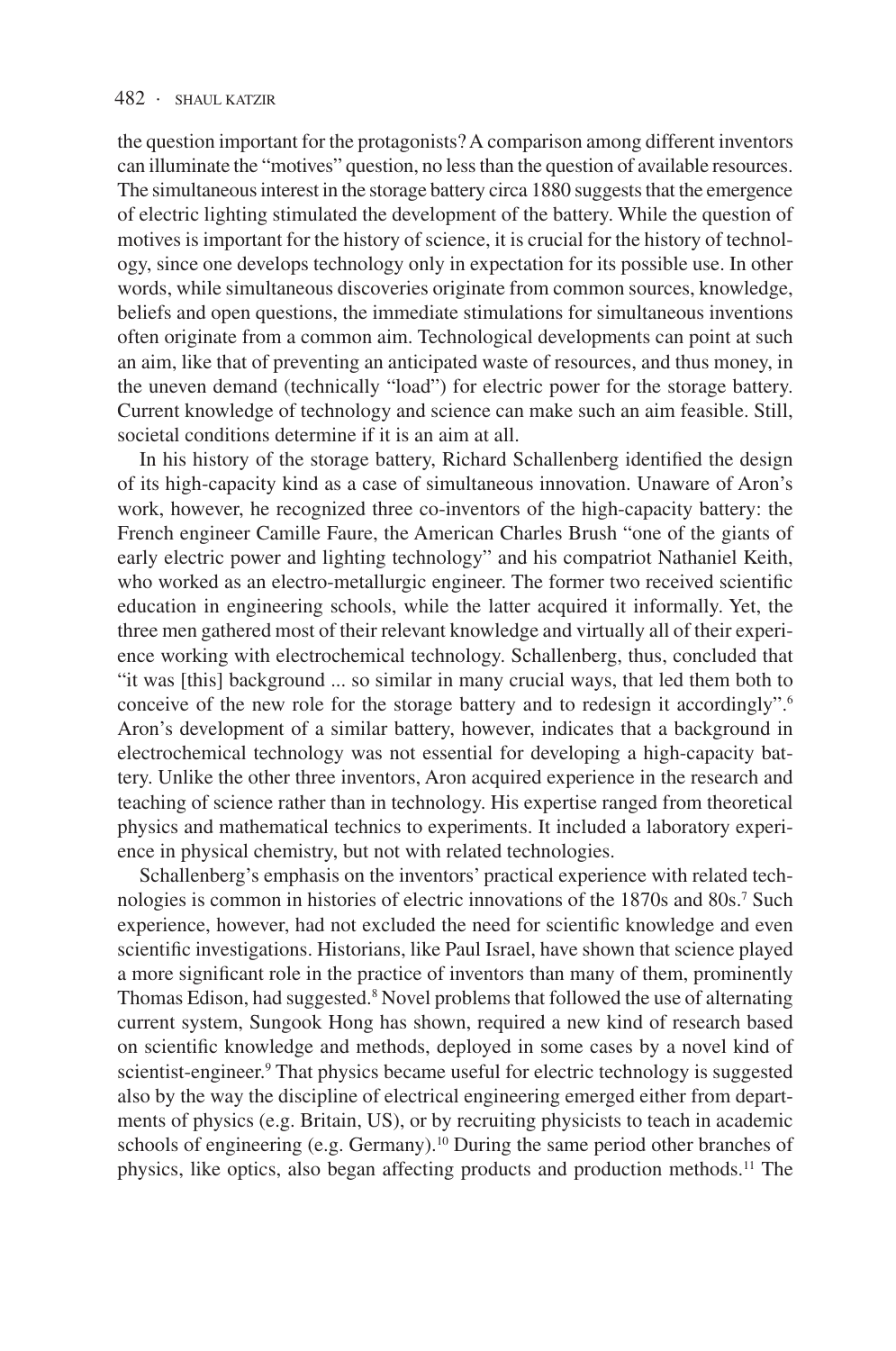later development of radio, at the turn of the century, has provided historians with a few examples to study interactions between scientists and technologists and between scientific-based methods and those of the art of telegraphy.<sup>12</sup> Yet, the role of scientific knowledge and practice in leading to innovations in "electric power technology" has received less attention.

Notwithstanding important studies on the influence of physics, much recent historiography, including that on engineering education and training, stresses the gap between science and practical design and the debt of physics to electric technology. According to a common view "engineering science" — systematic and explicit theoretical knowledge related to technology, gained higher autonomy during the second half of the nineteenth century.<sup>13</sup> This historiography puts less effort into examining the effect of science on practical innovations. In this vain, historians tracked the effect of novel practical electrical systems on the growth of physics, and have claimed also to find its influences on the content of science.<sup>14</sup> This emphasis on the independent standing of electrical technology from physics can be seen as part of a larger current tendency by historians of technology to downplay the contribution of science and scientific knowledge in the development of practical instruments and methods.<sup>15</sup> Electrochemistry, the science that describes the process in batteries, indeed, well exemplifies the claim that articulated theory is an inadequate guide to viable technology, a claim often made in pointing at the limited contribution of science. That theory of electrochemical interactions was insufficient for reaching a useful device does not mean, however, that science could not have provided major resources for developing related technologies. The recent historiographical emphasis on scientific practice reminds us (if one needed such a reminder) that science is much more than a formal structure;16 it includes a variety of expertises and kinds of knowledge that formal theory does not cover. These expertises, including experimental "know how" and rules, allowed Aron to develop a rechargeable battery. Thus, scientific practice provided means for technological design even when theory and articulated knowledge fell short from showing the way to a practical method.

This paper examines the above mentioned issues through a discussion of Aron's research on the storage battery. It begins with the factors that led to a novel interest in the device. Moving closer to Aron, the paper discusses the attraction of the storage batteries to scientists in general and to Aron in particular. While elsewhere, I discuss his unique path from the academy to industry, $17$  here I analyse his efforts to develop an improved battery and his research about the physical-chemical processes in the cells and their efficiency. This leads to a discussion of the resources on which Aron could draw in recognizing the demand for a storage battery and the means to improve it, comparing with the resources of the other simultaneous inventors. As discussed in an epilogue, Aron's storage battery, like those of the other co-inventors, however, was not a successful enterprise, and Aron left for other technological endeavours.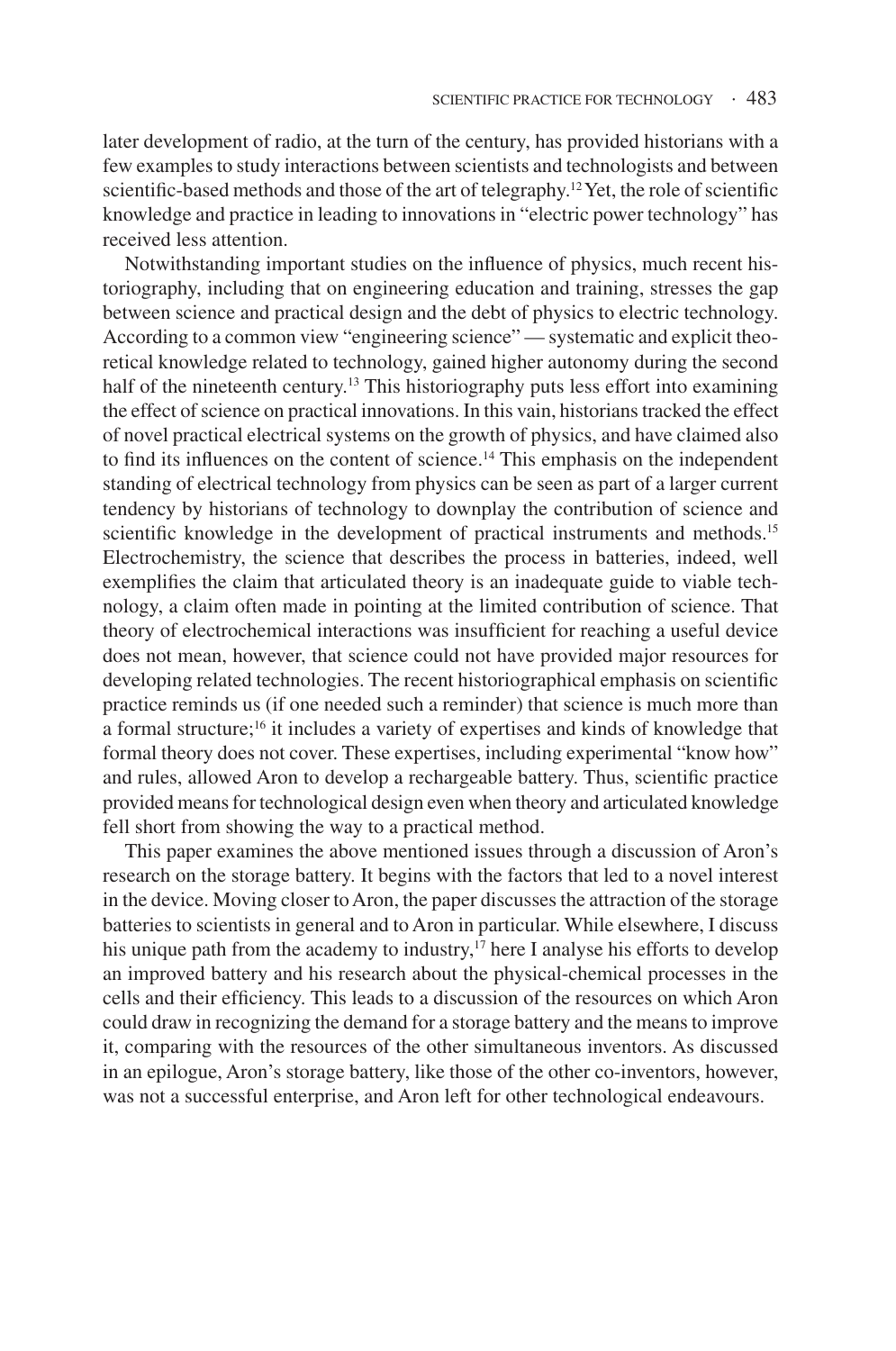# A new role for the storage battery

Shortly after Volta's announcement of the regular, non-rechargeable battery in 1800, a few scientists experimented with rechargeable cells. The 1820s discoveries of the relationships between electricity and magnetism stimulated renewed and more comprehensive study of these reciprocal cells. From the middle of the century, a few of these hitherto laboratory devices found some use as improved storage batteries in the new technology of telegraphy. In that field they promised (although rarely delivered) relatively low internal resistance and high electric tension (voltage) in comparison to non chargeable (primary) batteries, the common source of electric current in early telegraphy. This combination offered a source of a steady and strong electric current, needed for sending short clear signals over long distances of telegraph wires. By 1880, however, high expectations for a new system of electric power and light suggested other needs and therefore novel uses of the storage battery.

Electric circuits of high current and voltage became feasible with the development, at the beginning of 1866, of the powerful dynamo, which replaced the order of magnitude weaker "magnetos" and the even feebler (primary) batteries, the major sources of electric energy until then. The dynamo opened new possibilities for electric motors for machine and traction and for electric light. In particular, the incandescent light bulb promoted high expectations and attracted the attention of quite a few individuals and groups including Joseph Swan and Thomas Edison, who by l878 and 1879 had working filament lamps. Indeed, incandescent lighting became the most important factor in the electrification of Western cities in the nineteenth century. In 1881, the first international electrical exhibition in Paris "stimulated intense commercial and technological interest and competition". Yet, already by 1878–79 experts in related fields, like telegraphy, electro-metallurgy and electromagnetism, had displayed intense interest in electric power technology. Its commercial potential was not missed. For example, electricity was the central technology presented at Berlin's general industrial exhibition of 1879. Its main attraction was Siemens & Halske's small electric train running within the fair, and electric arc lamps which lit up city streets.<sup>18</sup>

The introduction of the dynamo, which supplies high amounts of electric energy, suggested a novel need for a method to store this energy. Although, in retrospect the storage battery clearly did not fulfill the high expectations, in the early 1880s it "attract[ed] almost as much attention and investment as the incandescent lamp itself". Since lighting was virtually the sole demand of electricity from the early power stations, the demand, or the "load" on the system, varied dramatically during the day. This uneven load raised the construction and operating costs of electric stations. Storage of electricity, which could be practically done only by batteries, suggested a way to even the load during the day and thus to reduce expenses considerably. The dynamo could have charged batteries during off-pick hours, then the batteries could be discharged at high demand, saving thereby the construction and operation of additional dynamos, and/or replacing the generators in off-peek hours (and the need to attend them). Since dynamos, or more exactly steam engines that generated their rotary motion, were much more efficient when they approached full power, it saved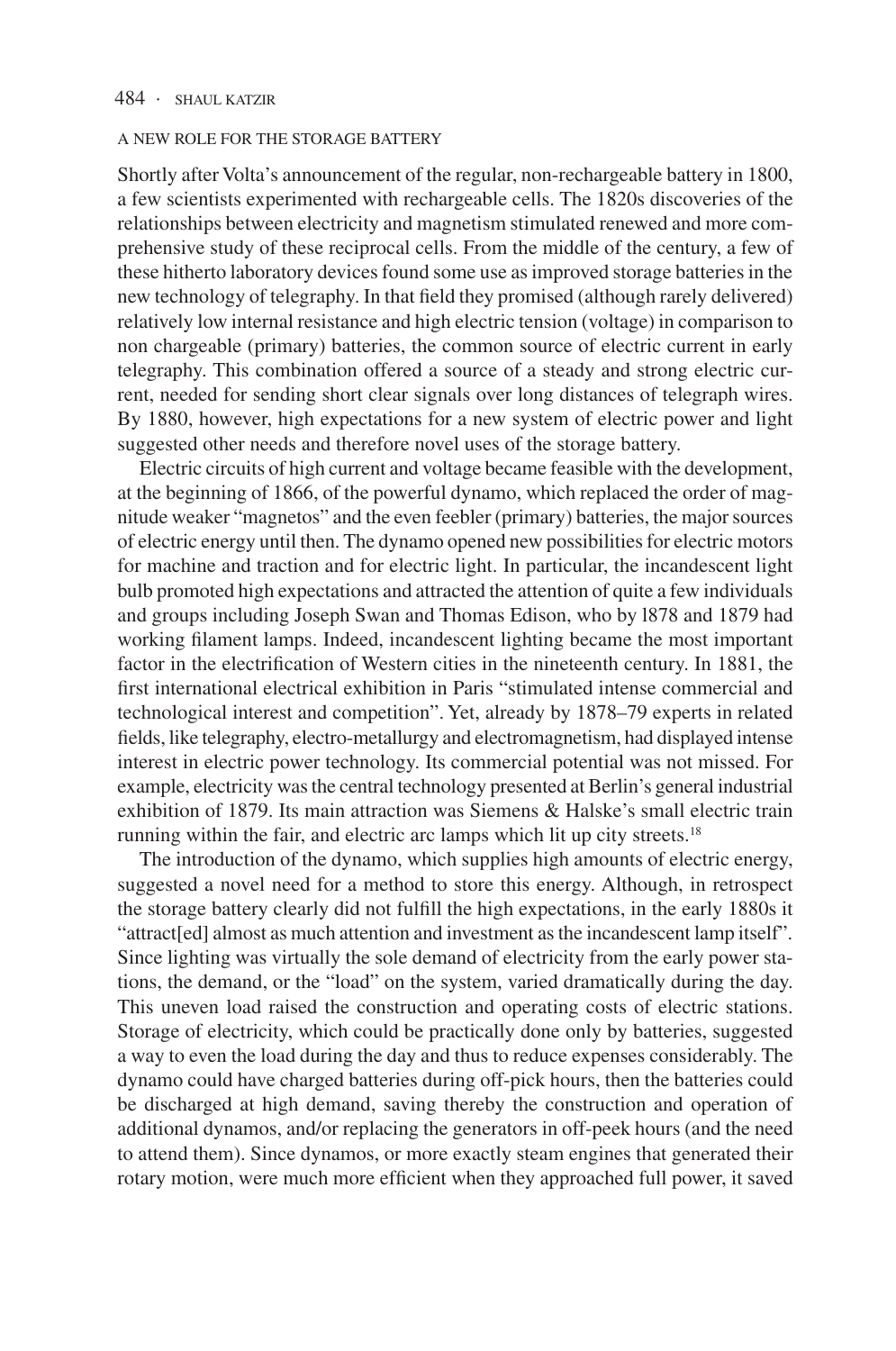money to operate them close to a full load. As batteries are sensitive to the particular polarization of electricity, this technique could be used only with a system of direct current. That was not regarded as a limitation during the early days of power plants, since all systems were of this kind. It would hinder the development of batteries a decade later with the advance of alternating current.

Circa 1880 batteries had additional potential customers that due to either economic or legal constraints could not be connected to electric wires. Prominent among them were electric trams, where batteries allowed dispensing with either the need to have overhead wires, which were objected to by many municipalities, or the hazards of ground wires. Although never an economic rival to the overhead wire streetcar, from the late 1880s until World War I battery cars ran on a few commercial lines in Europe and USA.19

# Aron's interest in the storage battery

Among those attracted to the promises of electric accumulators was Hermann Aron, a Berliner lecturer in physics at the Combined Royal Artillery and Engineering School since 1873 and at the university since 1877. Born in 1845 to a Jewish family of modest economic means in a small provincial town, Aron went at the late age of sixteen to Berlin to study at a Gymnasium. He remained at the city for medical studies, but after one year he switched to the faculty of philosophy, taking courses in physics, mathematics and chemistry. Like other students at the time, Aron divided his studies between Berlin and Heidelberg, where he became a student of the physicist Gustav Kirchhoff. In April 1872, before receiving his doctorate, Aron was an assistant to Adolph Paalzow, the professor of physics at the *Gewerbeakademie* (academy of trade), which would merge with the *Bauakademie* (academy of architecture) to form Berlin's *Technische Hochschule* in 1879. In his publications Aron applied mathematical methods to particular problems in elasticity, electromagnetism and acoustics.20 Their subjects followed the works, techniques and interests of Kirchhoff, who supervised Aron's 1873 doctoral dissertation and supported his 1876 habilitation. Their phenomonological approach, which suspended hypotheses about the mechanism that yields the observations, also followed Kirchhoff's. At the university Aron taught courses about his expertise — theoretical physics.

Yet, towards 1880 Aron made a shift towards research that aimed either directly at designing useful devices, or at providing guidance for their design. For example, in his first publication in the field, he examined the danger of using telegraphic cables near powder magazines, providing general guidelines for their constructions. His second publication was on the storage battery, where he proposed a device of his own design.21 This kind of research that aimed at particular useful ends is often defined as "engineering science". Since its practice is not confined to engineers, the term technological research may be more useful.<sup>22</sup> It differed from Aron's earlier research, which followed questions that originated in current knowledge rather than in a particular aim. In this sense his earlier studies were open ended "scientific" researches. His new kind of research resembles that of scientist-engineers like Ayrton, Perry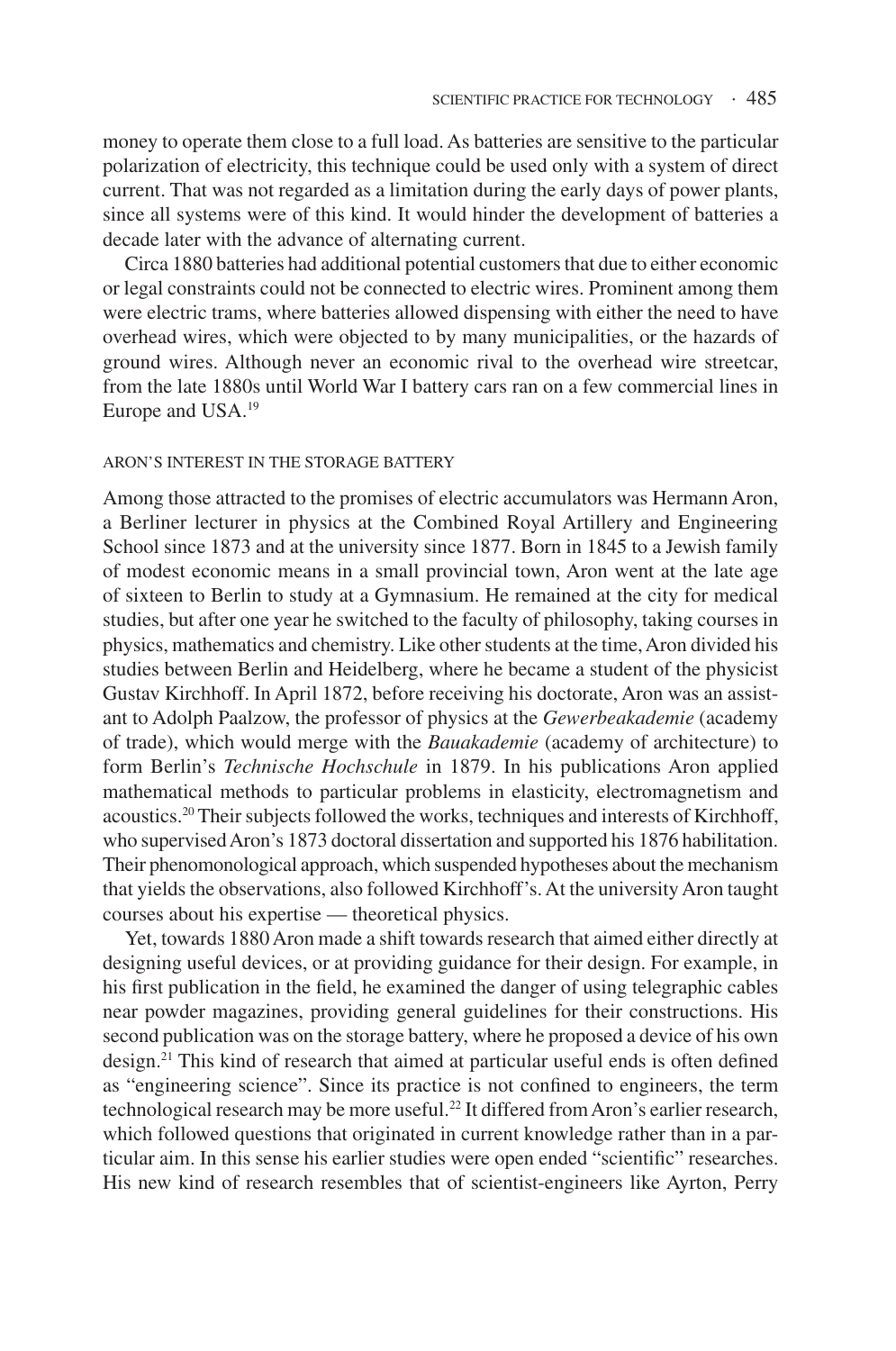and Fleming in Britain, who employed their scientific education for practical ends.<sup>23</sup>

Many scientists shared Aron's interest in electric technology and in particular in the storage battery. Electromagnetism was a central field of physics in the nineteenth century; aspects of it also interested chemists. Discoveries in the physics laboratory enabled the technological utilization of current electricity from Volta's battery to the dynamo. Additionally, scientists understood the working principles of practical devices from the laws of physics. They therefore regarded their training as helpful in understanding and judging the new technologies, in consulting companies that developed them, and (less common) in developing the technology themselves. Scientists also studied practical instruments to examine the validity of theories about nature. In addition, they showed sheer curiosity about the mechanisms of these technologies, which they were in a better position to understand than laymen. Storage of electric energy had a special appeal to physicists, who used to think in terms of energy conservation, and saw in electric power a means to convert energy from one kind to another (e.g. heat to mechanical) and to transfer it from one place to another. Due to these features William Thomson, for example, became enthusiastic for electric power in 1878 and for Faure's storage battery, after he examined it in 1881.<sup>24</sup> Energy, rather than voltage, which dominated earlier discussions of the battery, was a key concept also in Aron's thought of the battery. He put the question of storage of electricity in a larger context: "[t]he challenge to store up energy, available for any purpose as it is desirable, and handy as possible in any time and place, is among the most important challenges of technology."25 Chemists also showed much interest in the storage battery, as chemical reactions were used to explain its mechanism.26

When Aron began considering the storage battery in 1880, the common device in use was the 1859 invention of the French industrial chemist Gaston Planté. Planté chose lead for both electrodes of the battery and sulphuric acid  $(H_2SO_4)$  electrolyte as a charge carrier between them (a principle still in use in current car batteries). However, considering the needs of the 1880s, Aron identified two shortcomings of Planté's battery. First, the electric process of its "formation", i.e. its preparation for first use, was tedious and time consuming. Second, the electrochemical activity, i.e. the charge capacity of the accumulator was very low and was diminishing with time. In other terms, Aron identified the formation and capacity of the rechargeable battery as the central obstacles for storing energy in the anticipated electric power systems.27 These, however, were not serious drawbacks for Planté's original aims. For him capacity was only of secondary importance as he designed the battery as a voltage convertor for the needs of telegraphy, emphasising its high voltage (about 2 volts) and low resistance (compared with the primary batteries). The amount of energy required for this end was relatively low.28 The designs and descriptions of the high-capacity battery by its simultaneous inventors show, however, that circa 1880 voltage conversion became of lesser importance in the eyes of experts. They consider the secondary battery primarily as a device for accumulating high amounts of electric energy.29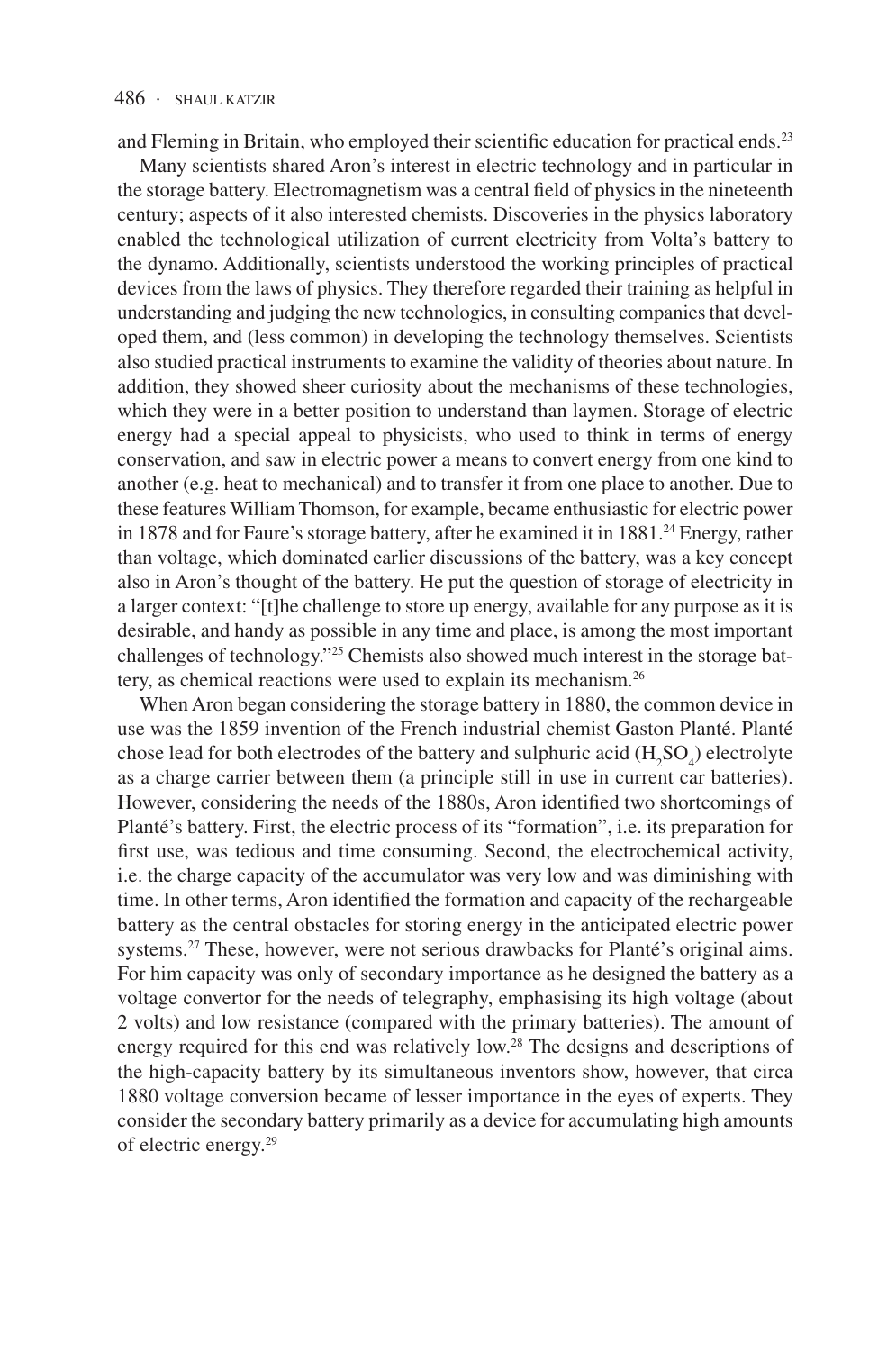#### Aron's work on the storage battery

# *Design*

Aron, therefore, sought a simpler and quicker formation method that would result in a lead-acid battery of higher capacity. To these end, in summer 1880 he began experimenting with the production of porous lead plates. A few months later Faure presented his own method. The French engineer fabricated similar porous (and thus high capacity) lead electrodes by the pasting of a lead oxide called minium ( $Pb_3O_4$ , red lead) on the two electrodes separated at this stage of formation. Immersed in sulphuric acid they were charged and ready for use in a few hours instead of a few weeks.<sup>30</sup> According to his later report, independently of Faure, Aron also tried the application of minium. His results, however, were disappointing, finding that the electrolyte acid solved the minium, which, thus, did not produce the required porous surface. Apparently, at this point Aron was struck by what seemed to him as contradicting requirements from the pasting material. On the one hand it should be a good conductor, on the other hand it should not be immersed in the electrolyte, which by its nature dissolves conducting materials. Thus by itself, Aron's understanding of the chemical process showed him the requirements for the production of high capacity plate but failed to suggest a way to reach that end. Only after he had learnt about Faure's success with the minium, did he try an idea that he had merely entertained before, namely devising a material whose conductivity suffices to make the electrodes porous, but at the same time is not immersed in the sulphuric acid. For this end he used a paste of collodion (nitrated cellulose). Since collodion is an insulator, he mixed it with metal oxide, in this case oxides of lead, including minium. He hoped that the metallic collodion would also prevent the creation of lead oxide (PbO) on the positive pol, which impaired the efficiency of the cell.<sup>31</sup> This secondary role of the collodion followed Aron's research on the electrochemical process in the battery in which he had observed the accumulation of a grey material and had identified it as lead oxide. In June 1882 Aron filed a patent on the use of metallic collodion in "forming" storage batteries and in refreshing the cathodes in primary elements (non -rechargeable batteries in which he mixed the collodion with other metals according to the chemical composition of the electrodes).<sup>32</sup>

Unlike Brush and Keith, who later claimed that they had not known Faure's work, Aron learnt about Faure's while still developing his own battery and before making it public. His work and patent were not, therefore, independent from Faure; still, he began carrying out research on "a reservoir-type" cell independently of the others. Although, Aron's design differed from Faure's in some details, it agreed in the central principle: pasting the electrode with lead oxide for formatting porous electrodes. The high-capacity batteries designed by its two other co-inventors, Brush and Keith, also differed in some details from that of Faure. Brush employed peroxide of lead (lead dioxide,  $PbO_2$ ) in the formation process, although he mentioned also the possible use of the cheaper minium for the same effect. "Keith's idea ... differed from ... Faure-Bush. The active materials were to be deposited in the lead plates from a plating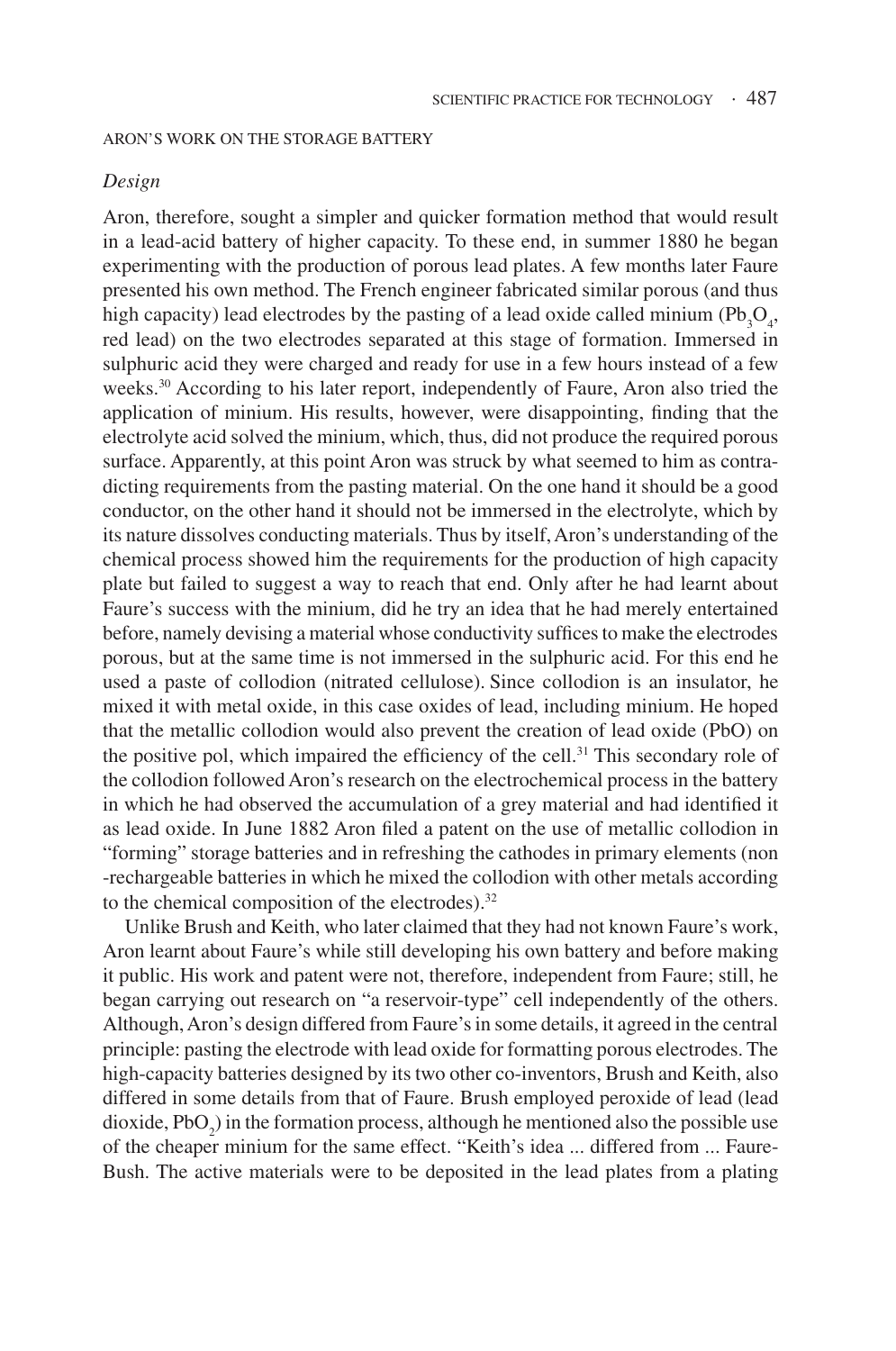solution of lead acetate" [compound of lead and acetic acid  $(CH_3O_2H)$ ] instead of pasting with an oxide of lead. "The crucial point about this technique, however", Schallenberg writes, "is that, like the method of Faure and Brush, it was designed to produce a reservoir-type storage cell".<sup>33</sup> This is clearly true also for Aron's method.

In developing the metallic-collodion technique, Aron analysed possible formations of the battery and processes that accompanied charging and discharging, employing chemical knowledge to interpret his observations (for example, his identification of the grey material on the positive electrode as lead oxide). Similar considerations led him to examine an alternative technique.34 Yet, in his crucial trials he examined unknown interactions, beyond current scientific knowledge, hoping that they would yield the desired results. These trials were not blind as they were instructed by an understanding of the general processes that take place in the cell and the concrete technical aims, even if the detail of the mechanism was obscure. This approach is evident in Aron's description of his crucial decision to reexamine the use of the insulator collodion, after first rejecting it: "However, when Faure came out with his work, I thought, if so much goes, why should not this go [*wenn so Vieles geht, warum sollte auch das nicht gehen*], and I tried again with collodion."35 Thus, not only did Faure's prior patent not discourage Aron, but it even encouraged him to pursue similar ideas of his own. As common in technological development, the basic invention (of forming porous plates) served as a starting point for seeking improvements.36

# *Research*

The attempt to produce an improved battery was part of Aron's three-year long research on storage batteries. This, however, was not his first electrochemical research. In the early 1870s, he had already studied related processes as an assistant to Paalzow. The latter studied the electromotive force between water and acid solutions, among them sulphuric acid (used as the electrolyte in the lead storage battery) and zinc sulphuric acid (used in the popular Daniell cell). In the experiment, Paalzow and his doctoral assistant examined currents between the acids and between them and the water, while these electrolytes were put between electrodes. Paalzow ascribed an early short-lived current to the electromotive force. Yet by identifying chemical products, he concluded that a more steady current was due to chemical processes between these solutions.<sup>37</sup> This research had provided Aron with a thorough knowledge of metallic and acid solutions and their behaviour in different conditions and settings, which he would later apply in his independent studies.

In the early 1880s Aron worked alone in "a small laboratory in a rear building", probably connected to the physical institute of Berlin University, where he taught as a *Privatdozent* and his former teacher Kirchhoff was the professor of theoretical physics. The facilities and means at the laboratory were modest. Batteries, however, formed only one of his research interests. His friend and colleague, Eugen Goldstein, recalled that "when I asked him in intervals of 8 or 14 days how far his particular research is advancing, then he gave me the regular answer, 'This does not interest me at all anymore [*Das interessiert mich gar nicht mehr*], now I pursue a totally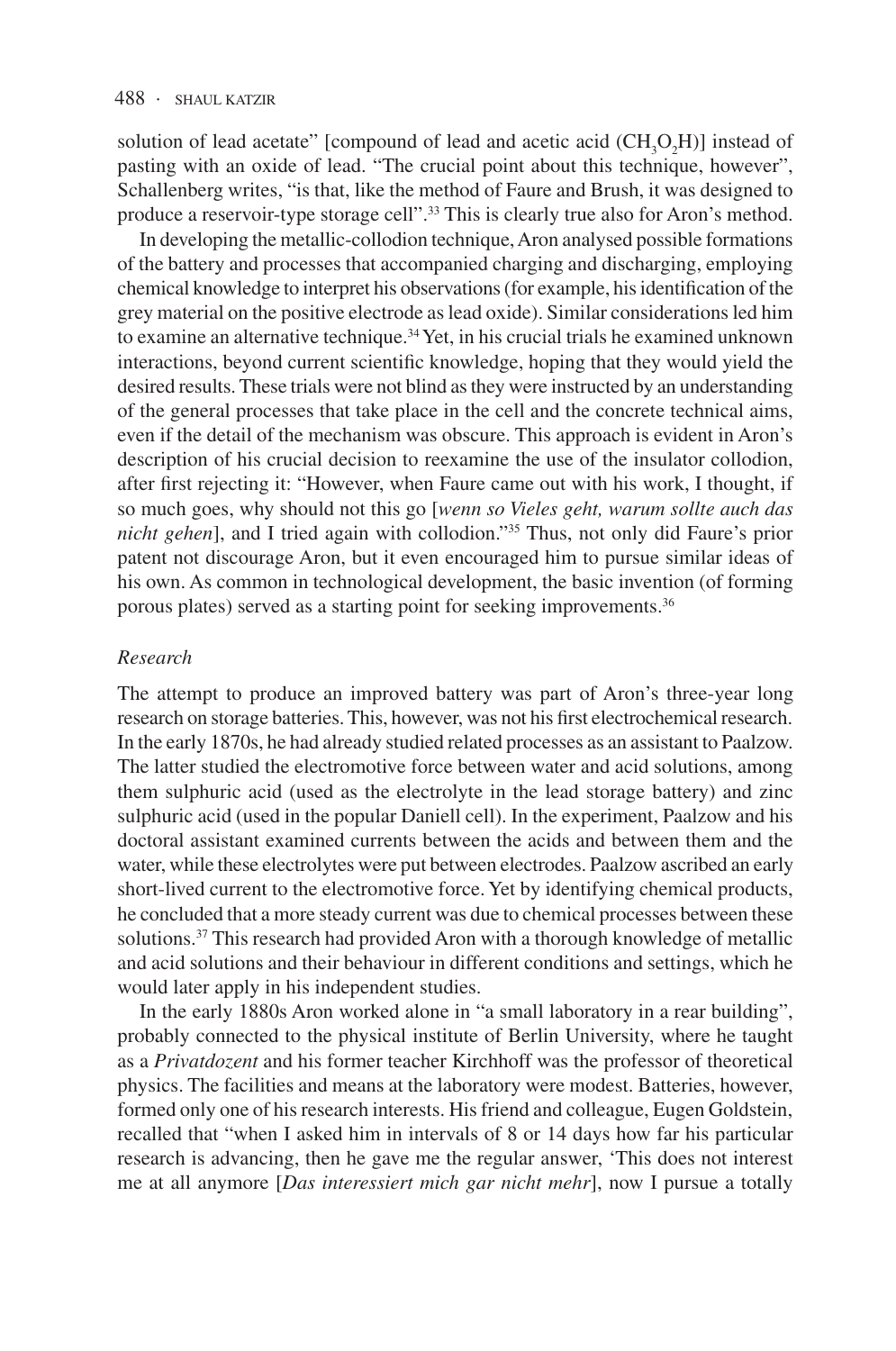different idea.' But this new beautiful idea again had only a very short lifespan, and its fruits did not reach publication." Apparently these "beautiful ideas" were only accidentally connected to the topics examined by others at the physical institute.<sup>38</sup>

Aron's independent research on batteries can be divided into three kinds a) designing batteries, b) a study of the mechanism of the batteries and the causes of their deterioration, c) development of general criteria to compare the efficiency of batteries regardless of their mechanism. These researches could have been conducted independently of each other, as a few other researchers did. For example, the three other simultaneous inventors did not publish studies of the batteries. Yet, the link between the researches is clear, and Aron employed his understanding of the mechanism in inventing and improving a new battery, even if he first relied on the findings of others. In his talks and publications he presented elements from the two first kinds of research with basic elements of the third together.

In his first public discussion of the secondary battery, Aron reviewed and criticized current knowledge in the field. From his synthesis of earlier results, he (mistakenly) inferred that batteries would be too heavy to operate an electric tram. He found them, however, useful for electric lighting both in connection to a system of dynamos and as an independent source, for example, for light in train wagons.39 Aron employed this knowledge to define the current shortcomings of the storage batteries and to look for ways of improving them. He began his original systematic study of storage batteries and the processes they undergo only when he was already in the midst of exploring methods of constructing a more useful battery. In these studies Aron sought better knowledge of the batteries and improved understanding of their mechanism. This knowledge was conceived as a means to the end of improving storage batteries, in other words it was a kind of "technological" science. His original analysis of the lead-acid battery followed the study of its chemistry by John Gladstone and Alfred Tribe, which had just appeared in print. The two British chemists divided the basic chemical reaction of the accumulator to sub- and by-processes, and explained Faure's formation process. While they examined the battery by a chemical method (identifying a few byproducts), Aron suggested a "physical examination", in which he inferred the consumption of a chemical ingredient from a decrease in the solution's specific weight, which he had weighted for this end.<sup>40</sup> He further supported his conclusion by measurements of the heat that evolves in the positive plate, drawing conclusions from Julius Thomsen's thermochemical theory and data.41 In carrying out both measurements he followed techniques used in Paalzow's laboratory.42 Yet in addition to these "physical methods" he also applied chemical techniques similar to those of Gladstone and Tribe. By such a method he inferred that the plate absorbs oxygen at the beginning of discharge, leading to a short-lived high initial discharge voltage. This observation had immediate implications for the design, as it showed that the positive plate should not be covered in any way, as inventors like Faure and Aron himself had done. So, at least partly the study of the lead-acid process was viewed as a means for providing information for improving the battery's design. Gladstone and Tribe also applied conclusions from their research to "make one or two suggestions in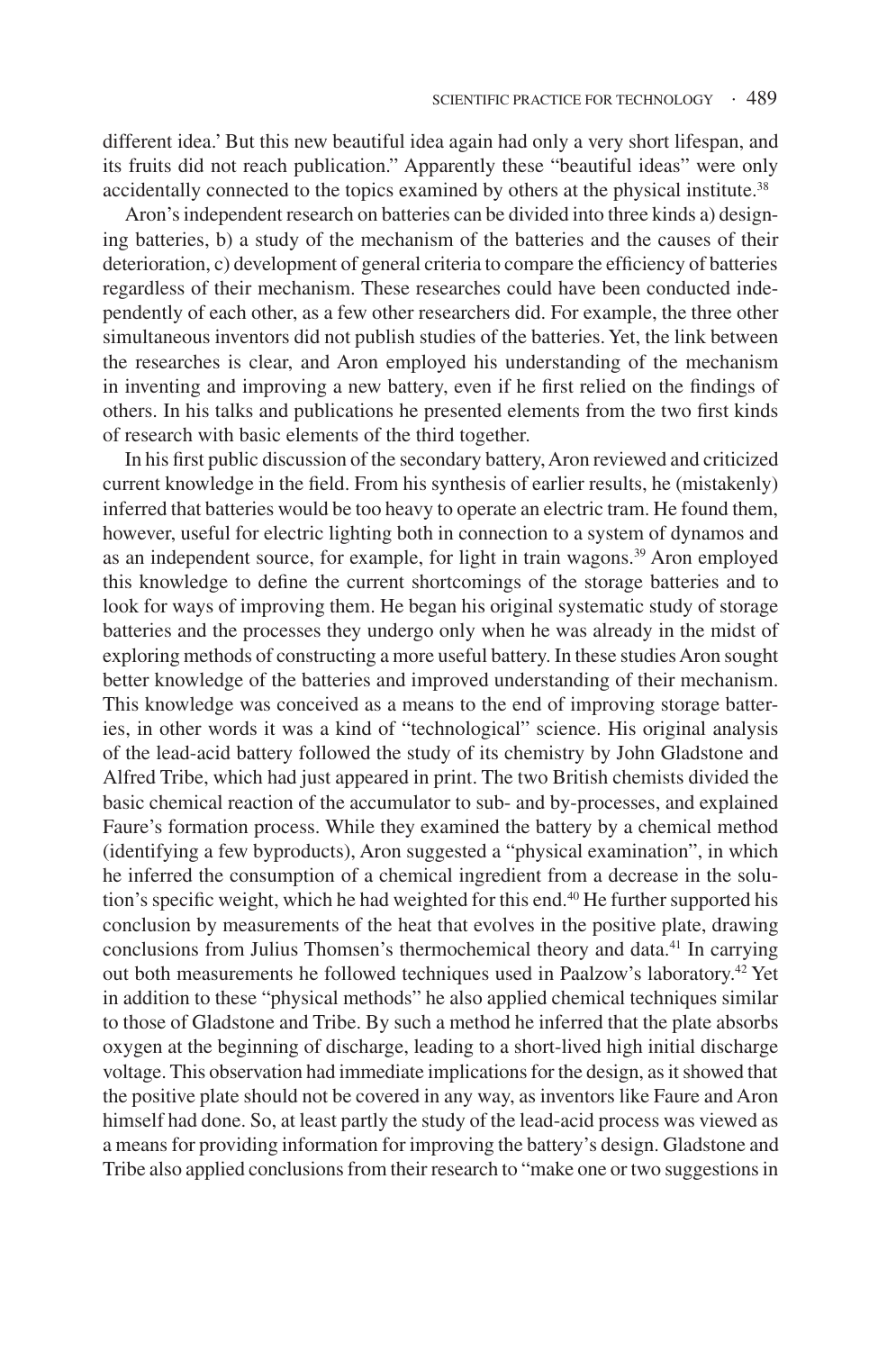regard to the economic aspects of [the forming of an efficient secondary battery.]"43

Another part of Aron's investigation was a measurement of the efficiency of the lead-acid accumulators and its decrease with recharging. One objective of this research was to find whether the cathode or anode first loses its activity (by mixing new and used electrodes). A connected objective was to identify reasons for the sharp decrease in a battery's performance over a few recharging cycles. Estimating the efficiency of the accumulators for various possible uses was another aim. Wilhelm Hallwachs, however, claimed that Aron's definition of efficiency was inadequate, since it does not reflect the amount of energy stored in the device. The efficiency of a battery could be defined only in relation to its use, i.e. its function in contemporary technology (and thus indirectly in society), as its shifting of meaning from Planté to Faure nicely demonstrates. Aron defined efficiency as the ratio between the charge provided by the battery in discharging and that supplied to it in charging. In his own research, forming his 1883 doctoral dissertation at the Strasbourg physics institute, Hallwachs carried out a more complex experiment to measure the physical work (i.e. the multiplication of the charge squared by the resistance) needed for charging the battery and the work (i.e. energy) that it produced. Still his examination was on the external physical operation of the battery, taken as "a black box", without any effort to probe into its inner process. Apparently, Hallwachs's sound criticism stimulated further work by Aron on the subject. Aron adopted his opponent's principal claim and elaborated the concept of efficiency by dividing it into four levels (where the charge and electrical energy are the first two) useful for comparing different storage batteries and settings. Unlike his earlier research, in this examination Aron did not enter the inner mechanism of the battery.<sup>44</sup>

# Demands and Resources

That Aron identified the formation and capacity of the storage battery as a problem for the raising central power stations suggests that he was well informed about the contemporary state of technology. The other simultaneous inventors had a background in industry, and experience with electrochemical technologies, which, Schallenberg suggested, led them "to conceive of the new role for the storage battery". In 1859, at the age of nineteen, after technical studies at the prestigious *Ecole d'Arts et Métiers*, Camille Faure began working for iron works, and then (1872) designed, built and superintended a gun-cotton (a highly explosive nitrate of cellulose) plant. As a superintending engineer he had a laboratory and time to investigate improvements in batteries, a field in which he had been engaged since 1859. Then, he designed a modified form of the Grove-Bunsen (primary) battery. "Faure had been interested in electricity since his youth, but [probably] his immediate stimulus ... to actively participate in the new field of electrical power engineering and lighting came from his visit to the 1878 Paris [Universal] exhibition."<sup>45</sup>

Charles Brush studied mining engineering, which included metallurgy and a laboratory course in chemistry. After completing his studies in 1869, he offered his services as an analytical and consulting chemist. Four years later he moved to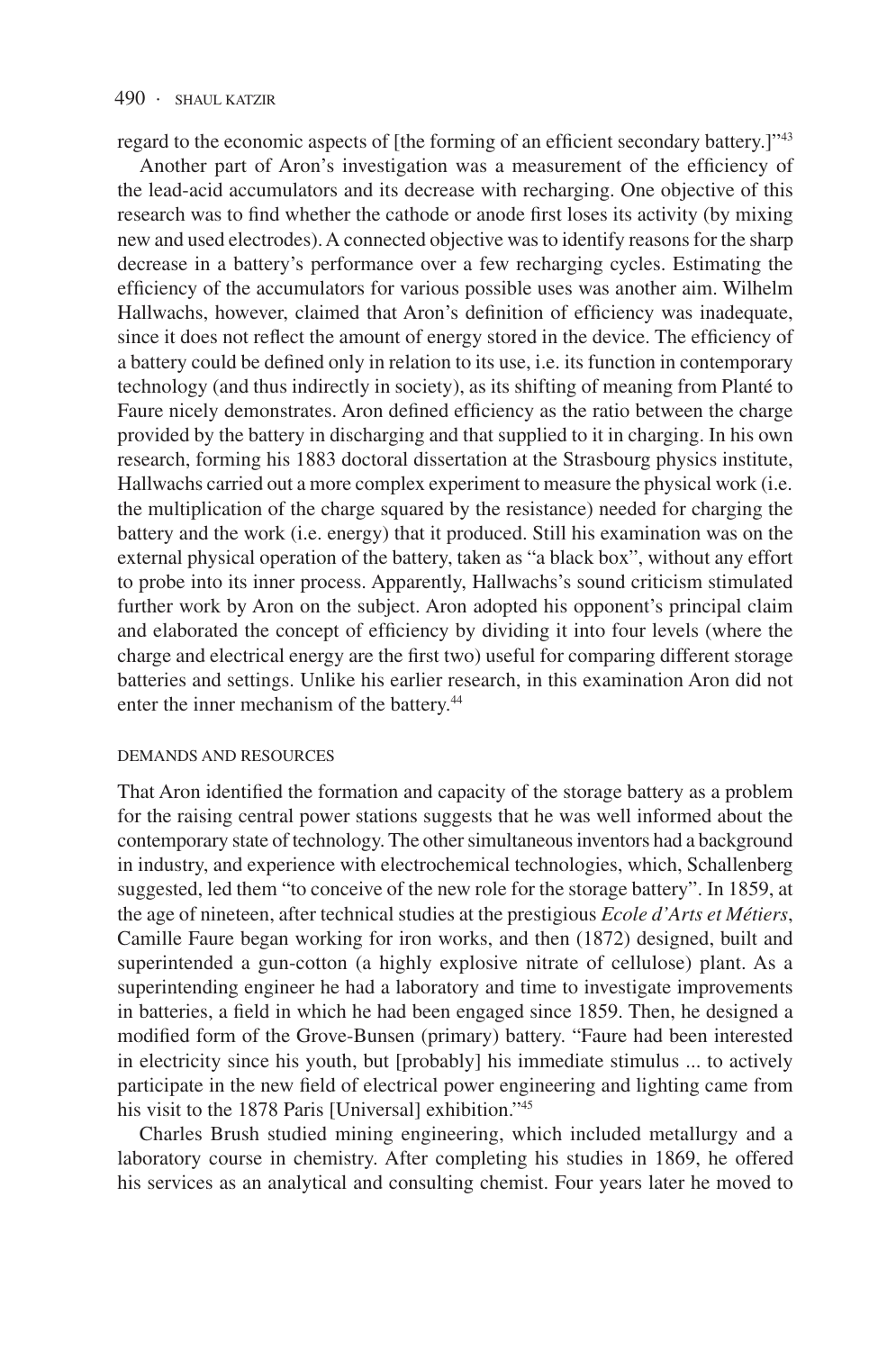the iron trade, but by 1875 he returned to engineering. Among the inventors of the high-capacity accumulator, Brush had the strongest involvement with the developing electric power technology, and he was the only one who needed a good accumulator for his own system. In 1875 he entered an agreement with telegraphic supply to develop equipment in that field, which allowed him also to experiment on his own venture. In the same year he began developing a system of arc lighting: improving the dynamo (1877), the arc lamps and automatic regulator for their better operation (1878–80). By 1879 he operated an electric system for street lighting and a year later founded "the Brush Electric Company" for installing his system.<sup>46</sup>

Nathaniel Keith began his technical education at the chemical laboratory of his father in New York. He turned his attention to the mining industry in the early 1860s. During the following decade, while inventing and working as a mining engineer without a formal education, he became an expert in metallurgy. In this field he experimented with the use of electrical methods, which led him to "engage actively in electrical investigations". "Publishing treatises on electro-metallurgy" he earned an expert status in the field during the 1870s. Unlike the paths of the other three inventors, Keith's road to the lead battery was not guided by the need to improve electric storage devices. Rather, a side effect of his electrochemical research led him to a new venture of improving the storage battery. Examining electrochemical techniques for the recovery of trace silver from crude lead in 1877, he observed a surprisingly strong reverse current after turning off the dynamo. The strong current suggested to him a way to improve on Planté's design, on which he experimented in the coming year. Keith, however, left that research without filing a patent, probably because in 1878 he did not see a market for the improved battery. Only in 1882, he resumed the development of the battery, and patented his technique for its formation. Apparently, although Keith followed the trade and technical literatures, he did not share the early interest of the other inventors in the storage of electricity.<sup>47</sup>

Unlike the other inventors, Aron, had an experience in science rather than in electric technology. His invention shows that technological background was not necessary for conceiving the need for developing a high-capacity storage battery. This does not mean that scientific knowledge by itself suggested to him the need to design a highcapacity accumulator. Yet his scientific knowledge and his social roles provided him with a vantage point to identify such a need. "[P]rofessors, well read in the technical and scientific periodicals and in touch with the technical community, knew the critical problems in developing technological systems."48 As an active member of the Berlin scientific-technological community this was clearly the case with Aron. He was a founding member of the *Elektrotechnische Verein* (association for electrical technology), "whose task is the cultivation of the whole field of electric technology (*Elektrotechnik*) in its scientific research as well as in its practical application". The association both promoted and presented a vibrant network of teachers of physics and engineering, inventors, practising engineers, and industrialists. Among others, it provided Aron with informal knowledge about expected needs of industry, in addition to technical literature and trade journals to which he had access. Moreover, it seems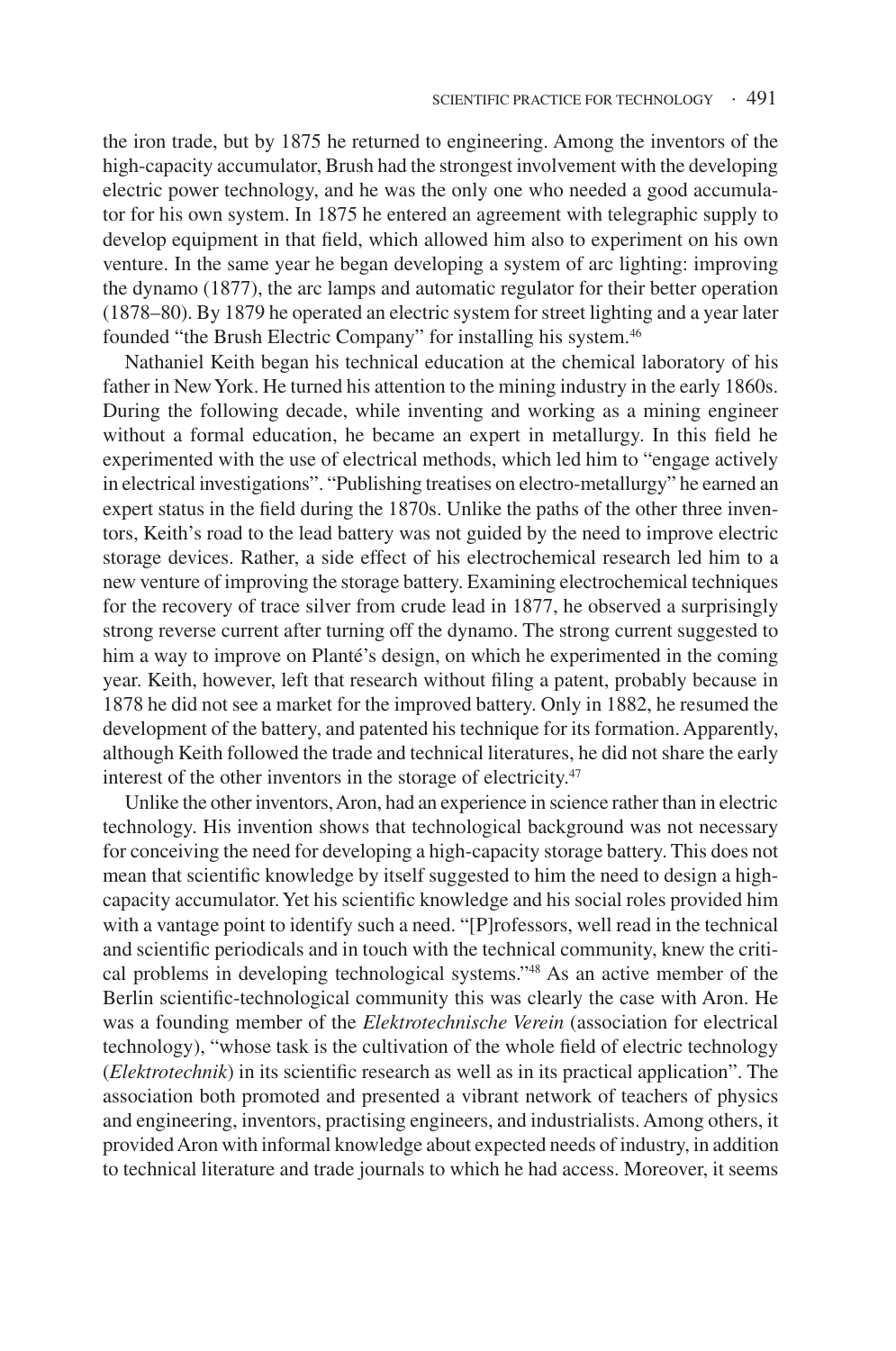that at the early 1880s he considered a move from scientific research to development of electric technology, and was therefore looking for technological problems.49

Still, it is one thing to identify a problem, it is another to be able to suggest ways to solve it and to pursue such a solution. Based on the examples of the three other simultaneous inventors, Schallenberg suggested that "the two commercial electrical technologies of the pre-1880 period — telegraphy and electroplating" provided the required resources for solving the technological problem. Faure had experimented with lead components (but not in the electrodes) in primary "telegraphic batteries and had studied the use of rechargeable lead cells in telegraphy". He also had a long interest with electrochemistry, although no direct connection between this research and his work on the high-capacity storage battery has been shown. Telegraphy provided the context for Brush's research on primary batteries. In 1876, he modified the zinc-copper "gravity Daniell cell" commonly used in telegraphy. He replaced the cathode of copper with lead and the electrolyte surrounding it from  $\rm CuSO_{4}$  solution to a paste of lead oxychloride – PbCl  $Pb(OH)_{2}$ . As in previous designs, gravity ensured a separation between the paste and the zinc sulphate solution, which Brush continued to use. He even examined the reversibility of the new cell. Where the needs of telegraphy provided Brush with valuable experience in the behaviour of lead solutions, his development of a regulator for the arc-lamp extended his acquaintance with contemporary secondary cells. Arc lamps, the central component of his electriclighting system, required adjustment of voltage during their operation. The standard solution was an electromagnetic regulator. In 1879, however, Brush patented a circuit using a secondary battery, reflecting his knowledge of electrochemistry. For this purpose, Brush preferred a gas battery of the kind known from the early 1850s, but he mentioned also the application of the lead battery.50 Keith, as mentioned, applied the knowledge that he had acquired in working on electro-metallurgy (although unlike Faure and Brush he did not have a background in telegraphy) in developing his storage battery.

Aron, however, found sufficient resources not in industry but in the scientific study of electrochemistry. His research as Paazlow's assistant provided him with knowledge and experience useful for understanding, studying and also manipulating and improving the batteries. Above articulated theoretical rules of electrochemical phenomena, Aron gained in Paalzow's laboratory know-how of handling electrolytes used in batteries and experimental methods used in studying their phenomena. As mentioned, he later employed a few of these methods in his technological research, e.g. his "physical" measurement of specific weights. That other researchers on the secondary battery did not employ the technique suggests that Aron adopted the method from his earlier research in Paalzow's laboratory.51

Paalzow, applied his results to explain the behaviour of the Daniell cell, the popular contemporary primary battery for laboratory use. Yet, clarification of a technological device's mechanism was not Paalzow's chief aim. Primarily, he aimed at elucidating the relationship between the suggested chemical and contact sources of electric current and voltage differences in batteries. The source of the cell's electricity formed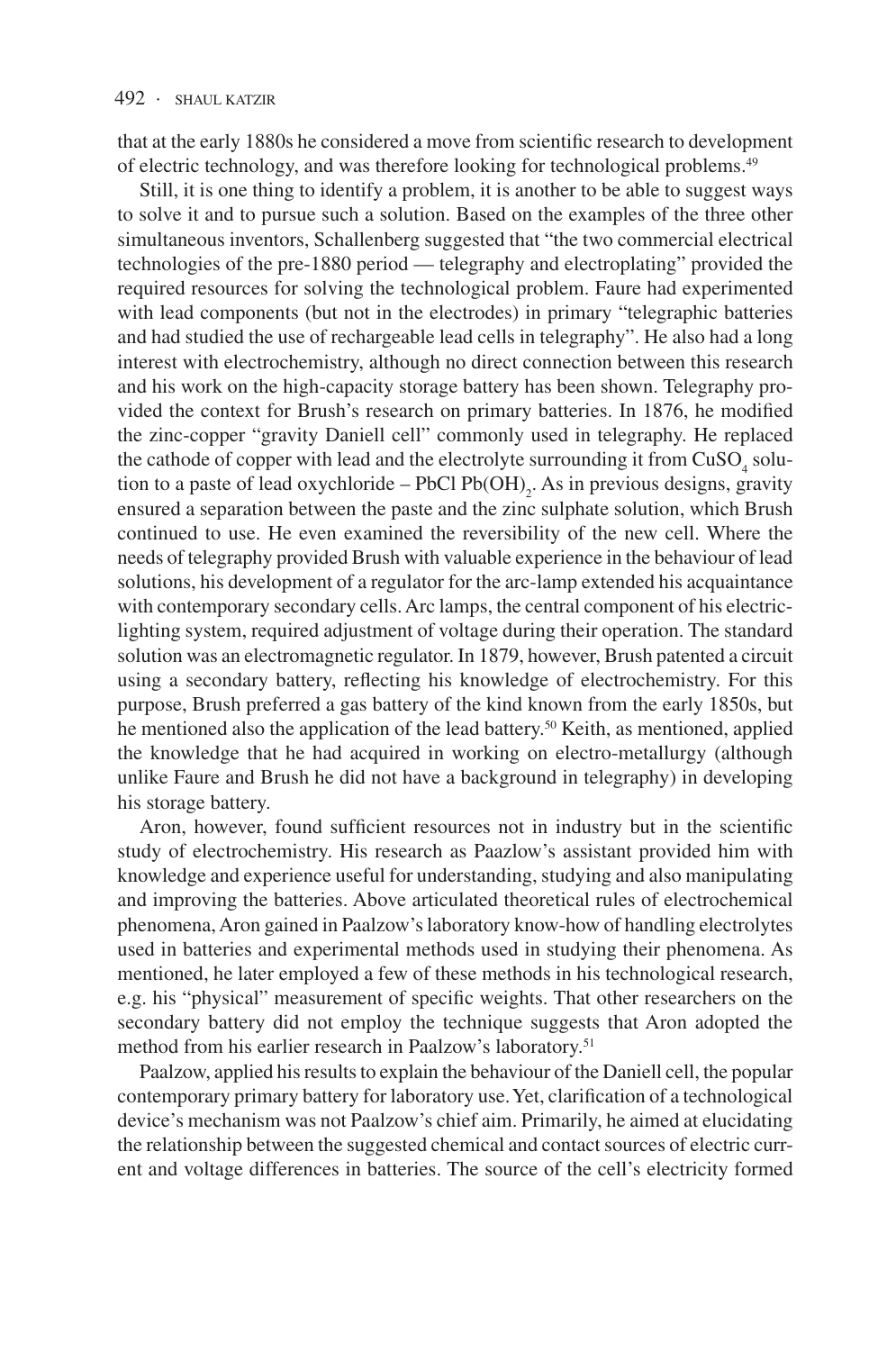the major subject for theoretical and experimental controversy in electrochemistry throughout the nineteenth century. Prominent physicists like Faraday, Maxwell, William Thomson and Helmholtz participated in the controversy. Paalzow's results supported the suggestion of Helmholtz, who distinguished between the current, to which he ascribed a chemical origin, and the voltage differences, which he attributed to contact electricity. Paalzow showed that chemical reactions (rather than metallic contacts) are responsible for the electric currents in the fluids. A second scientific issue was the relation between electric and thermal currents, an issue connected to Paalzow's previous research on conductivity.<sup>52</sup>

Following his work with Paalzow Aron knew well the electrochemical relations among solutions and between them and metals. He surely kept some interest in the issue during the 1870s. Whether that led him also to consider the potential usefulness of the storage battery (which is an electrochemical device) or whether his interest in the device originated in another source, Aron's experience with electrochemistry seems essential to his decision to carry out a research for its improvement and in providing him the resources for carrying it through. He hoped that his knowledge of and experience with electrochemistry would help him solve the central shortcomings of the storage battery, namely its low capacity and long formation. In that he showed a belief in the usefulness of scientific knowledge and methods for technological developments. Most of his colleagues and many other contemporaries shared this view, as expressed, for example, by the *Elektrotechnische Verein* and the foundation of the *Physikalisch-Technische Reichsanstalt* (in 1887).53 Regardless of the truth value of such a view, the belief that scientific knowledge can instruct technological development was a major force beyond Aron's attempt to amend the shortcomings of the battery and consequently in his move to technological research.

## Epilogue — the results of Aron's battery endeavour

Aron's hopes for his secondary batteries were not fulfilled. After about three years of work he left active research on the device for other technological efforts. From autumn 1883 he dedicated his time to the development of pendulum electricity meters. Unlike the storage battery, Aron's electricity meter was a remarkable technological and commercial success, on which he built prosperous companies, which by 1909 employed more than 1,000 workers in four European countries. The two inventions shared origins in Aron's earlier scientific practice. His experience as a student and a teacher of physics led him to design an electricity meter more accurate than others. In this case, experience in technology did not direct inventors to a similar instrument. As an unintended byproduct, his use of extant inadequate meters in his research on the storage batteries stimulated Aron's successful invention of a new electricity meter. Still, the battery project failed in its main aim. Aron produced only a few working batteries. Although, Eugen Goldstein used them as a reliable electric source in his experiments on cathode rays, they did not reach commercial production.<sup>54</sup>

With the storage battery Aron did not enjoy priority. A Belgian financier had established a company to produce and further develop Faure's invention already in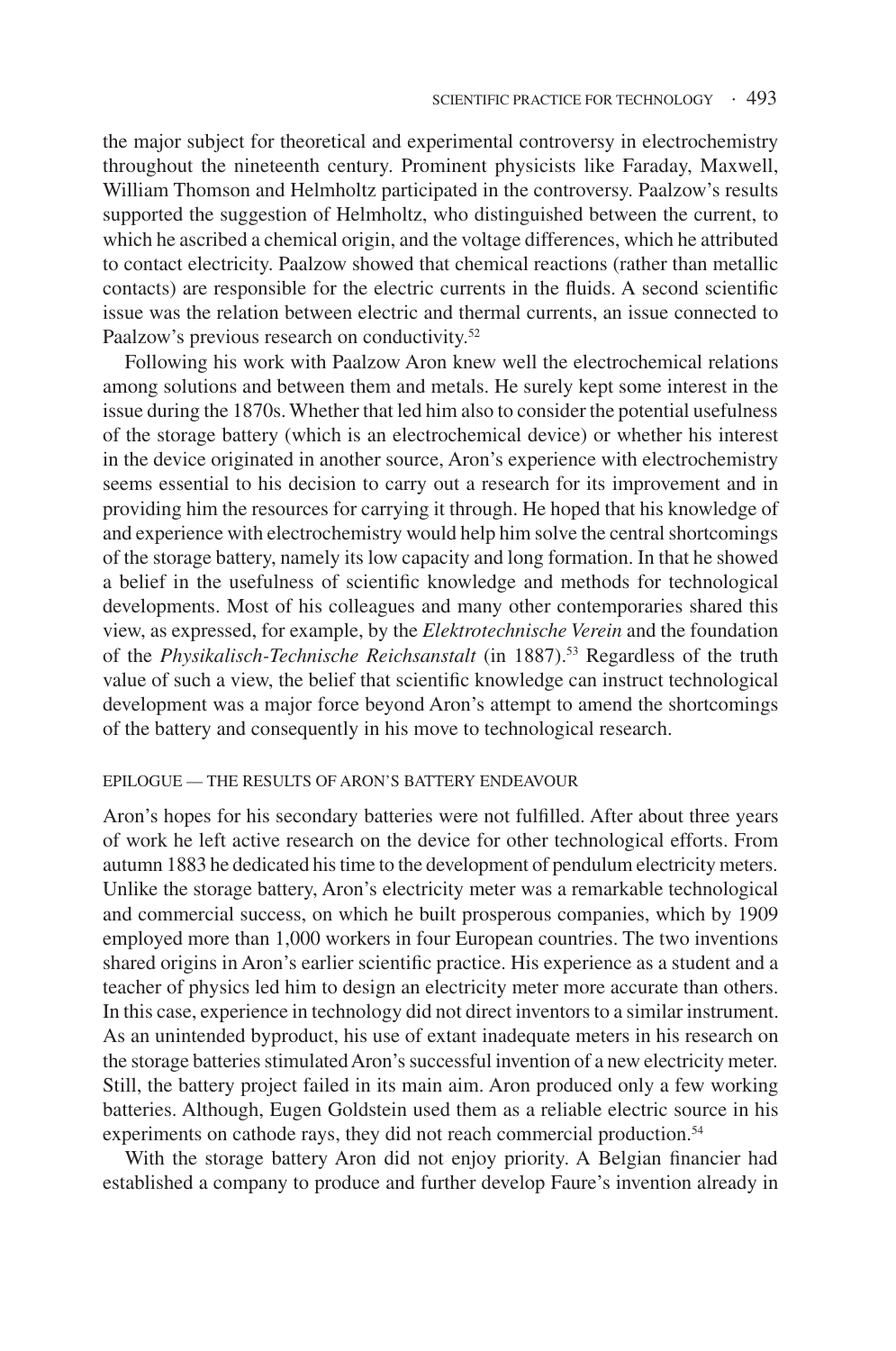October 1880. Yet, by the time Aron filed a patent, it became apparent that in practice the high-capacity lead batteries (at least in Faure's design) showed rapid deterioration in their performance and even disintegrated after a few months of use. Since the main difference between Faure's and Aron's batteries was in their formation, which did not seem to be the problem with the long-term performance of the device, Aron's invention did not seem to suggest a solution to these problems. Neither of the original inventions of the high-capacity storage battery escaped these problems. Regardless their background in technology or in science, the four inventors produced batteries that performed satisfactorily in the first cycles, but with time and recurrent use became inefficient. A commercially successful battery evaded early efforts for a few years, as examinations in developers' laboratories did not reveal the problem that appeared in its long actual use. "It was not until the late 1880s that a few companies, after considerable research and expenditure of capital, were able to market a commercially successful battery."55

Since the decrease in effectivity originated in quite a few sources, some of them with customers' modes of using the batteries, it required long engineering research. This was beyond the means of an independent inventor like Aron, even if he analysed a few sources for the decrease in batteries' performance in his research (e.g. the absorption of oxygen at the beginning of discharge). Moreover, the development of a commercially viable storage battery required cooperation with either central electric stations (based on DC), or traction companies that would implement the batteries within their systems, as in the 1880s these were its only significant potential uses.<sup>56</sup> Only such cooperation could have secured the investment need for a viable battery, in a period when "storage battery companies tended to succeed in direct proportion to the amount of financial support they were given by larger corporations".<sup>57</sup>

Even as he left his main venture on storage of electricity, at the early years of his electricity meter company, Aron occasionally studied ways of improving batteries. These efforts resulted in his 1886 invention of a "dry" mercury alkaline cell. Alkalies enable a dry cell which, unlike other nineteenth-century batteries, could in principle be closed in a box and did not require maintenance — a considerable advantage as a consumer device. Aron suggested the replacement of copper in the common copperzinc alkaline battery by mercury oxide. He pointed out two central advantages of this cell: its higher voltage (1.3v versus 0.7v) and its relative immunity to spontaneous discharges (so it is more reliable and allows for a much longer shelf life). On the other hand, the battery was much more expensive, and did not seem to answer any urgent demand. These features suggest that Aron was sometimes more interested in the device, its properties and functionality than in economy. Improvements on mercury batteries had been suggested after Aron's, but it did not reach production line before the Second World War, with the emergence of a new military market for a long shelf-life cell.<sup>58</sup>

# **CONCLUSIONS**

Regarding the high expectations from electric power technology brought about by the dynamo and the incandescence lamp, and the consequent economic advantage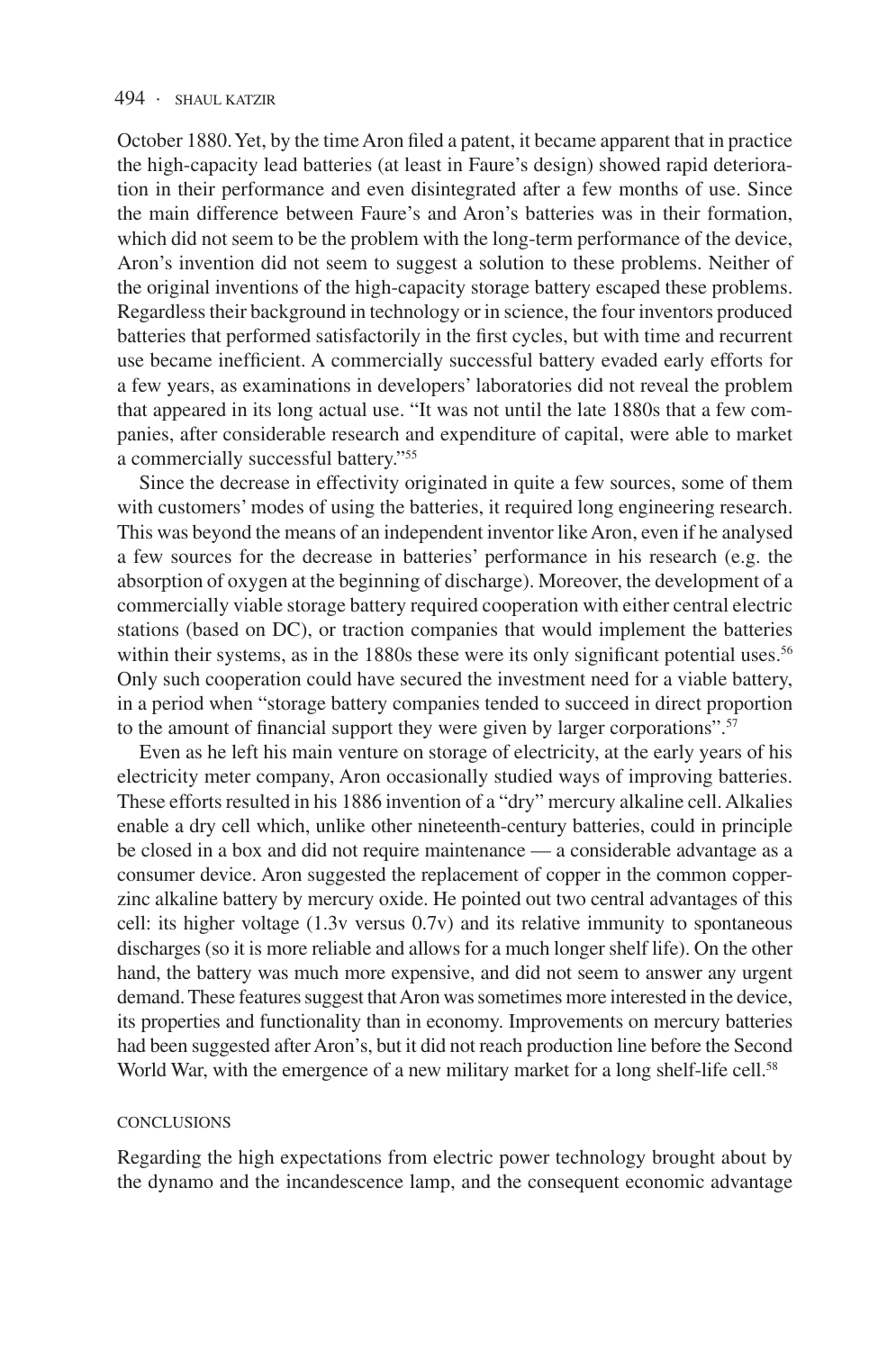in storing electric energy well-informed individuals sought a means of accumulating electricity. At least four of them independently devised methods for improving the capacity and reducing the formation time of the storage battery. Among the simultaneous inventors, Keith alone was inspired by a novel finding, even if he also pursued developing the device only after learning about its new potential use. The anticipated demand for the device motivated the work of the other three inventors, and other experts in the area, who failed to conceive of a similar solution. Their novel interest in the battery followed new developments neither in electrochemical science nor in battery technology. In that it was unlike inventions such as the radio, which followed the scientific discovery of electromagnetic waves, or the triode valve ("audion") inspired by the recent invention of the thermionic valve. It was still similar to many other inventions, including that of the incandescent light bulb, inspired from advancements in dynamos, and then inspiring the improvement of the battery. Notwithstanding the motivations of its co-inventors, scientific and technological knowledge played a crucial role in the development of the new battery by its four inventors. Moreover, following the introduction of the improved battery, chemists, physicists and scientific-engineers carried out further research on the device and its working mechanism, hoping to help in its further amelioration.

Beyond indicating a common motivation for the storage battery in the foreseen novel demand, the simultaneous invention suggests that the co-inventors had at their command similar resources for its development. Such resources were found in technological research on electrochemistry, concerning batteries for telegraphy and in electroplating. Yet, Aron's development of the high-capacity storage battery shows that this was not the only possible resource. Scientific practice and experimental work provided similar but distinct resources for solving technological problems, in the case of electrochemistry, where theory supplied only limited guidance. In other words, once the task of reaching a high-capacity battery with a short formation time was taken up, experimental knowledge and practical know-how were as sufficient to lead to a working device as was a background in technology.

#### ackowledgements

I am grateful to the Leo Baeck Institute London for granting me the Leonor Michaelis fellowships to study Aron's work, from which this paper evolved. I thank Ute Deichmann and Bruce Hunt for encouraging my work, Jaume Navarro and Skúli Sigurdsson for their helpful comments on previous versions and the anonymous referees for their suggestions.

#### **REFERENCES**

1. On Bell and Gray see e.g. David A. Hounshell, "Elisha Gray and the telephone: On the disadvantages of being an expert", *Technology and culture*, xvi (1975), 133–61; On Eastman-Walker and Houston see e.g. Reese V. Jenkins, "Technology and the market: George Eastman and the origins of mass amateur photography", *Technology and culture*, xvi (1975), 11–19; For a short discussion of Swan's, Edison's and other inventors' incandescent light see e.g. Robert Friedel and Paul Israel,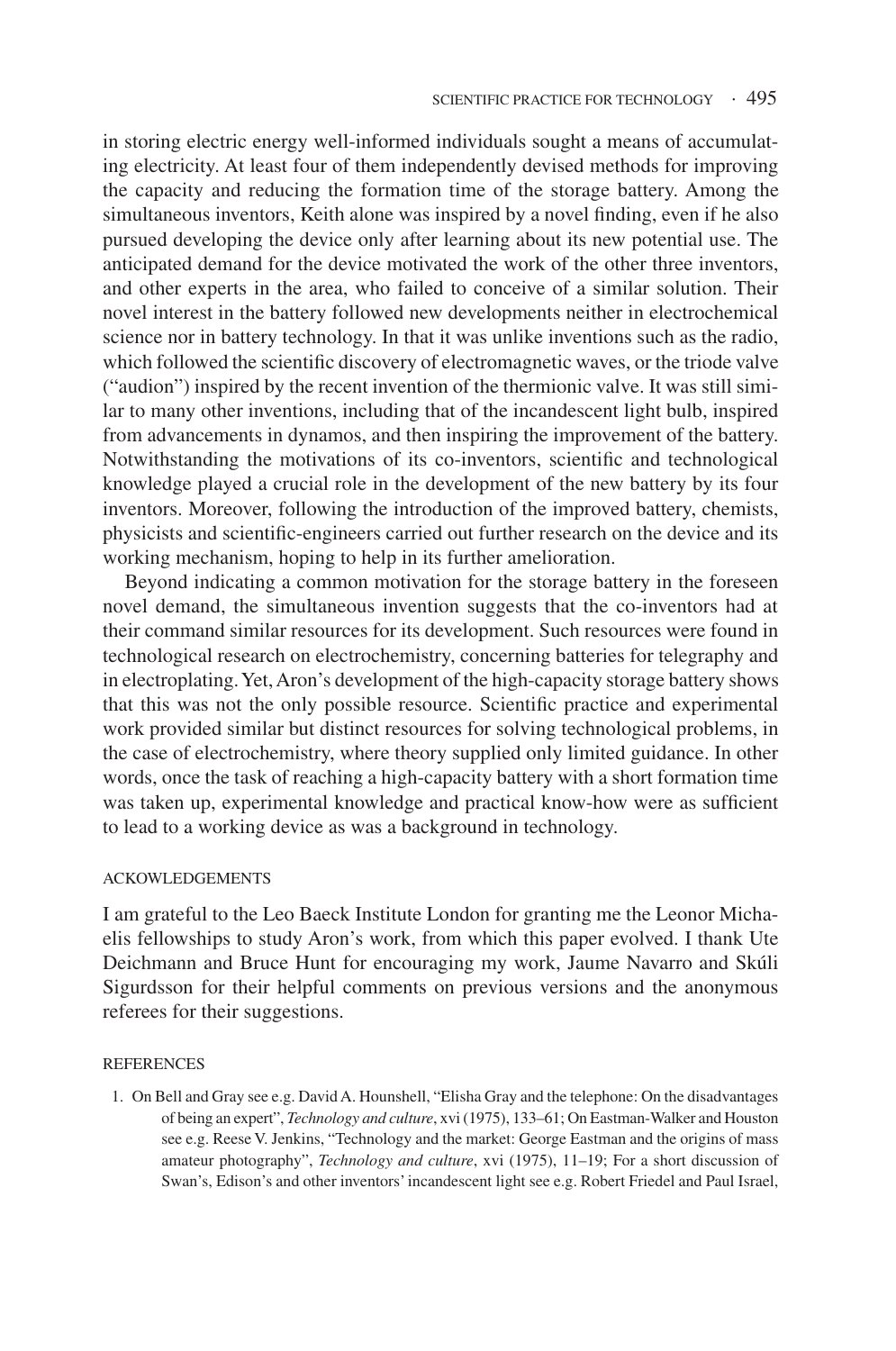# 496 · Shaul Katzir

*Edison's electric light: Biography of an invention* (New Brunswick,1988), 90–91, 115–17 and on the historical memory of their contributions William J. Broad, "Rival centennial casts new light on Edison", *Science* (4 June 1979), cciv, no. 4388:, 32–33, 35–36.

- 2. Thomas S. Kuhn, "Energy conservation as an example of simultaneous discovery", in *The essential tension: Selected studies in scientific tradition and change* (Chicago, 1977), 66–104. Another classical discussion is Robert Merton, "Singletons and multiplies in science", in *The sociology of science: Theoretical and empirical investigation* (Chicago, 1973), 343–70. The concept of simultaneous discovery has also been harshly criticized, e.g. in Simon Schaffer, "Making up discovery", in Margaret A. Boden (ed.), *Dimensions of creativity* (Cambridge MA, 1994). Nevertheless, for recent uses of the notion of simultaneous discovery see for example John C. Burnham, "Accident proneness (Unfallneigung): A classic case of simultaneous discovery/ construction in psychology", *Science in context*, xxi (2008), 99–118. Buhm Soon Park, "The contexts of simultaneous discovery: Slater, Pauling, and the origins of hybridisation", *Studies in history and philosophy of modern physics*, xxxi (2000), 451–74.
- 3. Recent historiography examines the role of the concept of simultaneous invention in past thought. Christine MacLeod, for example, discusses the mid-nineteenth-century British use of simultaneous invention in the controversy over patent law, in *Heroes of invention: Technology, liberalism and british identity, 1750–1914* (Cambridge, 2007), 267–74.
- 4. Charles Susskind, "Radar as a case study in simultaneous invention", in Oskar Blumtritt, Hartmut Petzold and William Aspray (eds), *Tracking the history of radar* (Piscataway, N.J., 1994), 243.
- 5. Arthur P. Harrison, "Single–control tuning: An analysis of an innovation", *Technology and culture*, xx (1979), 296–321, sees in "parallel" (i.e. simultaneous) invention indication for a concrete demand. He does not, however, employ the notion to study the motives or the sources of particular inventors.
- 6. Richard H. Schallenberg, *Bottled energy: Electrical engineering and the evolution of chemical energy storage* (Philadelphia, 1982), 48–57, quotations on pp. 53, 56.
- 7. Thomas P. Hughes, *Networks of power: Electrification in western society, 1880–1930* (Baltimore, 1983).
- 8. Paul Israel, *Edison: a life of invention* (New York, 1998).
- 9. Sungook Hong, "Forging scientific electrical engineering: John Ambrose Fleming and the Ferranti effect", *Isis*, lxxxvi (1995), 30–51.
- 10. Graeme Gooday has examined the discussion about engineering training, finding the origins of British academic electrical engineering in experiential physics ("Teaching telegraphy and electrotechnics in the physics laboratory: William Ayrton and the creation of an academic space for electrical engineering 1873–84", *History of technology*, xiii (1991), 73–114); Robert Fox and Anna Guagnini, *Laboratories, workshops and sites: Concepts and practices of applied research in industrial Europe, 1800–1914* (Berkeley, 1999), 110–20; Bruce J. Hunt, *Pursuing power and light: Technology and physics from James Watt to Albert Einstein* (Baltimore, 2010), 137–41; Wolfgang König, *Technikwissenschaften: Die Entstehung der Elektrotechnik aus Industrie und Wissenschaft zwischen 1880 und 1914* (Chur, 1995).
- 11. Combining theoretical optics with the methodology of precise measurement acquired is his scientific training and research on the practical device, Ernst Abbe improved the microscopes produced by Carl Zeiss. Further research, directed by the chemist Otto Schott, led to the production of a glass according to (scientific) optical specifications, not only for special instruments but to a mass market of lenses to camera objectives, spy-glasses etc. Stuart M. Feffer, *Microscopes to munitions: Ernst Abbe, Carl Zeiss, and the transformation of technical optics, 1850–1914* (PhD thesis, University of California, Berkeley, 1994); *idem*, "Ernst Abbe, Carl Zeiss, and the transformation of microscopical optics", in Jed Buchwald (ed.), *Scientific credibility and technical standards in 19th and early 20th century Germany and Britain* (Dordrecht, 1996), 23–66; David Cahan, "The Zeiss Werke and the ultramicroscope: the creation of a scientific instrument in context", in *ibid.*, 67–117.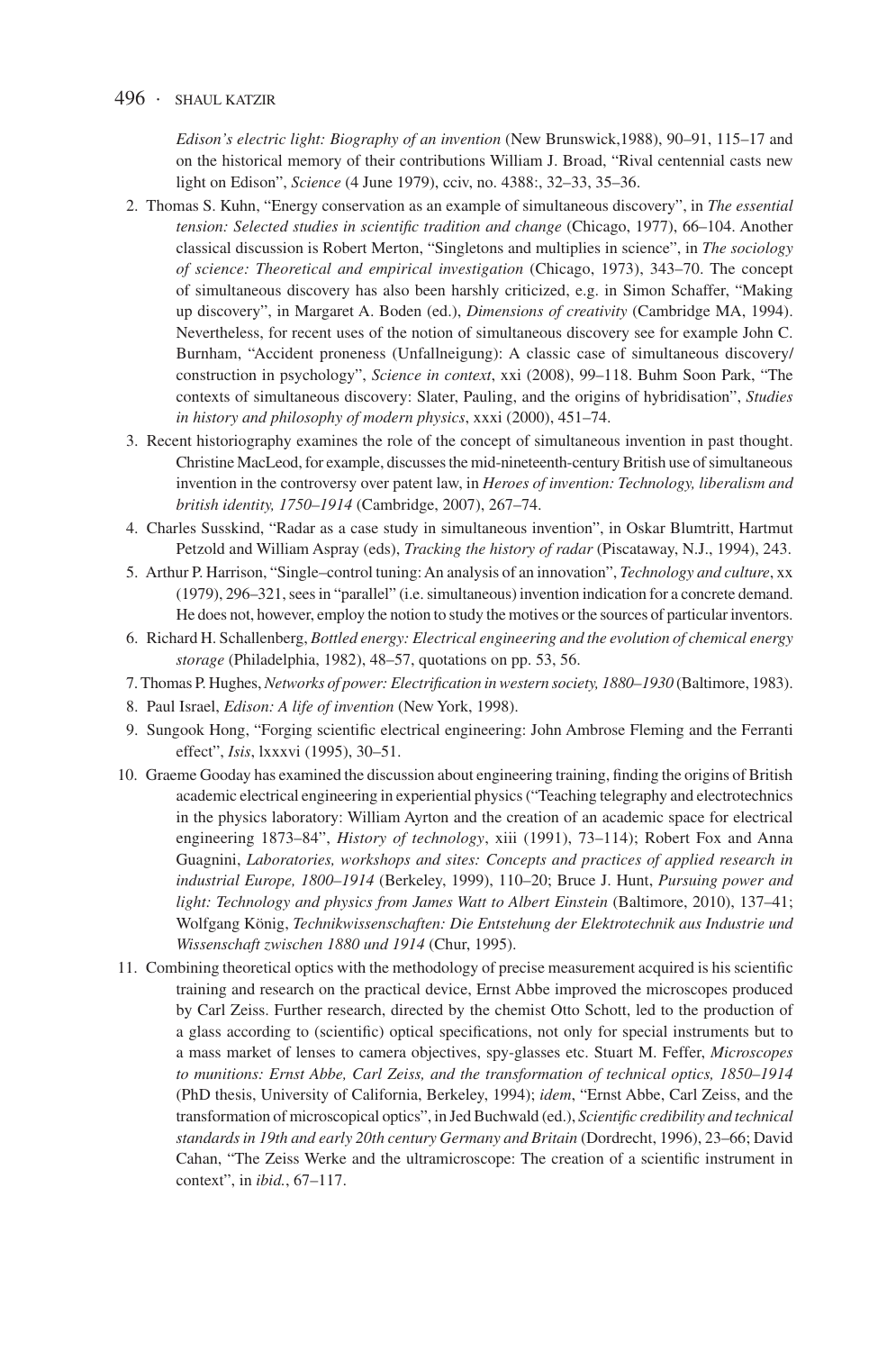- 12. Sungook Hong, *Wireless: From Marconi's black box to the audion* (Cambridge, MA, 2001).
- 13. E.g., Ben Marsden and Crosbie Smith, *Engineering empires: A cultural history of technology in nineteenth-century Britain* (New York, 2005), especially 235–45. For the alleged dependence of theory on engineering practice in Germany see Wolfgang König, "Science-based industry or industry-based science? Electrical engineering in Germany before World War I", *Technology and culture*, xxxvii (1996), 70–101. A similar approach about the creation of electrical engineering as a science at a later period is presented in Ronald R. Kline, *Steinmetz: Engineer and socialist* (Baltimore, 1992).
- 14. Fox and Guagnini argue "that the growth of physics laboratories in the later nineteenth century owed much to their perceived value for industry and to the utilitarian air that ... pervaded most of them", *op. cit.* (ref. 10), 2–3. Hunt agrees (Bruce Hunt, "Electrical theory and practice in the nineteenth century", in Mary Jo Nye (ed.), *Cambridge history of science*, v: *Modern physical and mathematical sciences* (Cambridge, 2003), 311–27, on p. 321). He further argues that the cause for the divergence between British field and continental action-at-a-distance theories of electromagnetism "in large part is the unique demands and opportunities presented by Britain's global system of submarine telegraph cables". Bruce Hunt, "Doing science in a global empire: Cable telegraphy and electrical physics in Victorian Britain", in Bernard Lightman (ed.), *Victorian science in context* (Chicago, 1997), 312–33, on p. 315. The tendency to concentrate on the effect of technology is evident also in Gooday's work on education and on practical electrical measurements, which "enables us to see how Cambridge graduates had at least as much to learn about electrical engineering from artisan-engineers as vice versa", "Fear, shunning, and valuelessness: Controversy over the use of 'Cambridge' mathematics in late Victorian electro-technology", in David Kaiser (ed.), *Pedagogy and the practice of science: Historical and contemporary perspectives* (Cambridge, MA, 2005), 111–49, on p. 112; see also Graeme Gooday, *The morals of measurement: Accuracy, irony, and trust in late Victorian electrical practice* (Cambridge, 2004).
- 15. For the tendency of historians of technology, which is manifested among others in their neglect of science, see Paul Forman, "The primacy of science in modernity, of technology in post modernity, and of ideology in the history of technology", *History and technology*, xxiii (2007), 1–152, and the (critical) "Responses" of Martin Collins, Ronald Kline, Chunglin Kwa and Philip Mirowski, *ibid*., 153–88.
- 16. That practice is emphasized even in histories of theoretical physics and well exemplifies its central place in historiography, see e.g. Andrew Warwick, *Masters of theory: Cambridge and the rise of mathematical physics* (Chicago, 2003); David Kaiser, *Drawing theories apart: The dispersion of Feynman diagrams in postwar physics* (Chicago, 2005).
- 17. Shaul Katzir, "Hermann Aron's electricity meters: Physics and invention in late nineteenth-century Germany", *Historical studies in the natural sciences*, xxxix (2009), 444–81.
- 18. Fox and Guagnini, *op. cit.* (ref. 10), 69. A preexistent interest of a large group of experts was necessary for the construction of the exhibition. Fabienne Cardot, "L'exposition de 1881", in François Caron and Fabienne Cardot (eds), *Histoire générale de l"électricité en France* (Paris, 1991), ii, 18–33; Sigfrid von Weiher, *Berlins Weg zur Elektropolis: Technik- und Industriegeschichte an der Spree*, 2nd edn (Gottingen, 1987), 82–83; Hughes, *op. cit.* (ref. 7), 31–37.
- 19. Schallenberg, *op. cit.* (ref. 6), especially, 48–51, 124–39, 221–43, quote on p. 59.
- 20. His 1876 habilitation also included an experimental part.
- 21. Katzir, *op. cit.* (ref. 17), 449–54. For more details about his biography, Shaul Katzir, "From academic physics to technology and industry: The course of Hermann Aron's (1845–1913) career", *Max Planck Institute for the History of Science preprint*, ccclxx (2009) (online at http://www.mpiwgberlin.mpg.de/Preprints/P370.pdf; accessed on 21 Aug 2009).
- 22. Walter G. Vincenti, *What engineers know and how they know it: Analytical studies from aeronautical*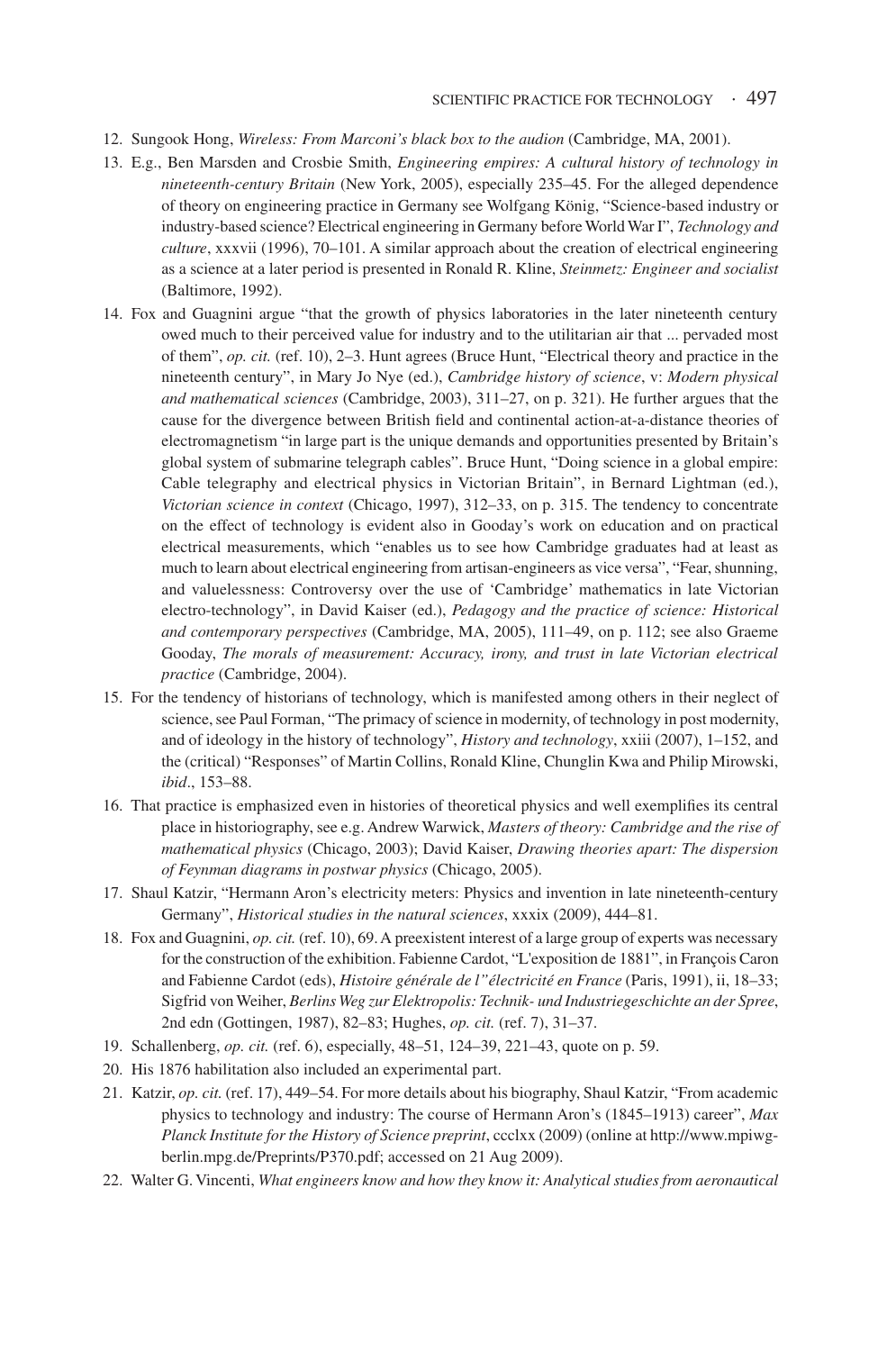*history* (Baltimore, 1990); Edwin T. Layton, Jr, "Mirror-image twins: The communities of science and technology in 19th-century America", *Technology and culture*, xii (1971), 562–80; Kline, *op. cit.* (ref. 13).

- 23. Hong, *op. cit.* (ref. 9).
- 24. Crosbie Smith and M. Norton Wise, *Energy and empire: A biographical study of Lord Kelvin,* (Cambridge, 1989), 712–15.
- 25. Hermann Aron, "Die sekundären Elemente und ihre Anwendung", *Elektrotechnische Zeitschrift*, iii (1882), 222–28, on p. 222. Aron's emphasis on energy efficiency seems to fit the thinking of a scientist more than that of a technologist, who, as ideal type, would prefer financial to energetic considerations. Edison expressed such a priority in his concise objection to the batteries: "I have never yet been able to learn of a 1000 horsepower of storage [batteries] than can be bought as *cheap* as 1000 hp of boiler and dynamos" (italics added). The quotation of Edison from Schallenberg, *op. cit.* (ref. 6), 174. Edison's view, which was shared by other "electricians" was grounded, among other reasons, in severe technical problems in the performance of storage batteries, *ibid*., 67–69.
- 26. See for example the papers of the two British chemists John H. Gladstone and Alfred Tribe collected in *The chemistry of the secondary batteries of Planté and Faure* (London, 1883).
- 27. Thomas Hughes referred to this kind of problem resulting in a weak part in a system as "reverse salients", Hughes, op. cit. (ref. 7), 79-81. Hermann Aron, "Theorie der Akkumulatoren und Erfahrungen mit denselben", *Elektrotechnische Zeitschrift*, iv (1883), 58–60,100–107, on p. 58.
- 28. On Planté's work and motivation, Schallenberg, *op. cit.* (ref. 6), 24–46.
- 29. Schallenberg, *op. cit.* (ref. 6), 51–59, and here below.
- 30. E. Reynier, "Sur la pile secondaire de M. C. Faure", *Comptes-rendus hebdomadaires des séances de l'Académie des sciences*, xcii (1881), 951–3.
- 31. The aim of these methods was to enlarge the operational surface of the plates as the capacity is proportional to it. Materials that hang to the surface block the lead and its useful products on the plates from taking part in the chemical reactions of charging and discharging.
- 32. Aron, "Theorie der Akkumulatoren", *op. cit.* (ref. 27), 58–60; Hermann Aron, "Herstellung eines neuen Stoffes aus Metall und Cellulose für elektrotechnische Zwecke", Germany patent DE21957, filed 22-6-1882, issued 1883.
- 33. Schallenberg, *op. cit.* (ref. 6), 51–59, quote on 57. Charles F. Brush, "Secondary Battery", US Patent US337299, filed 13.6.1881.
- 34. Salomon Kalischer informed Aron that etching forms a crystalline layer in materials, so Aron tried to chemically etch the lead electrode using nitric acid, and then to remove the acid by oxidizer. This attempt led to a useful technique, whose results, however, were inferior to the metal-collodion technique. Aron, "Theorie der Akkumulatoren", *op. cit.* (ref. 27), 59–60.
- 35. *Ibid*., 59. Although this is a recollection, it seems to be quite reliable for three main reasons. First it was made close to the events. Second, Aron's interest in making it was not very strong, as it neither provided Aron priority, nor showed his advantage as a man of science. Third, the audience included Aron's colleagues who probably had known about his earlier work.
- 36. Aron was far from the only one encouraged by Faure's invention. Edmund Hoppe provides a list of more than 50 patents related to the storage battery filed between 1880 and 1883, *Die Accumulatoren für Elektricität* (Berlin, 1882), 143–4. It is possible that a few additional inventors suggested a pasting method independently of the others. For the interest of inventors in the designs of others see, Thomas P. Hughes, *American genesis: A century of invention and technological enthusiasm* (New York, 1989), 53–74.
- 37. A. Paalzow, "Ueber die elektromotorische Kraft von Flüssigkeitsketten", *Annalen der Physik und Chemie* (1874), Jubelbandes, 643–9.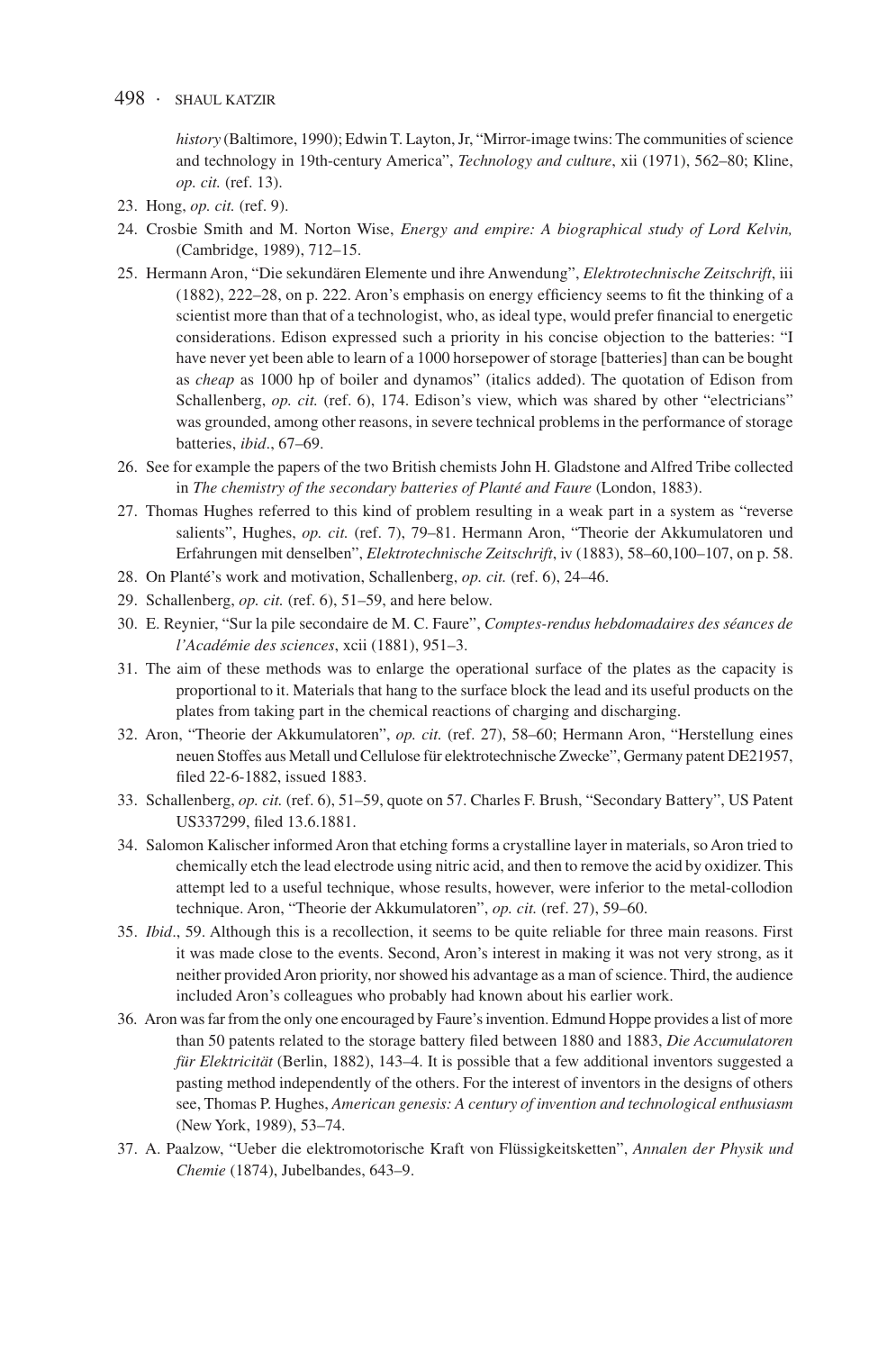- 38. Eugen Goldstein, "Aus vergangenen Tagen der Berliner Physikalischen Gesellschaft", *Naturwissenschaften*, xiii (1925), 39–45, on p. 40. Aron's laboratory was at Dortheenstraße near the physical institute. Among others he researched on artificial production of graphite for use in incandescence lamps, on a gas incandescent mantle, and allegedly on wireless communication (probably not by electromagnetic waves). His few contemporary theoretical papers were closer to Kirchhoff's interests. Katzir, "Academic physics to technology" (ref. 21), 9–10, 20.
- 39. Aron examined an example of a particular low velocity (10 km/h). From the deduction that a tram at that velocity would fail to carry even its own weight, he concluded that any battery-tram would be impractical. Faster trams would be able to carry even less weight and much slower cars would be of no use. As he later realized, his assumption about the weight to capacity ratio of batteries was too pessimistic even for his own time, Aron, "Theorie der Akkumulatoren" (ref. 27), and Aron, "sekundären Elemente", *op. cit.* (ref. 25), the calculation on 227–8.
- 40. In this way Aron supported the assumption of Gladstone and Tribe that lead-sulphate  $(PbSO_4)$ , is formed in the process. John Gladstone and Alfred Tribe, "The chemistry of the Planté and Faure accumulators", *Nature*, xxv (1882), 221–3, 461–3, Aron, "Theorie der Akkumulatoren" (ref. 27), 101–2.
- 41. Aron displayed command of novel theoretical approaches. He remarked that in cases like this Hermann von Helmholtz's very recent thermodynamic theory of chemical reactions based on the concept of free energy agrees with the claims of the earlier thermochemistry. This suggests a closer connection between Helmholtz's thermodynamics and the older thermochemistry than allowed for by some advocates of the thermodynamic approach (notably Pierre Duhem). Aron, *ibid*., 102, on the relations between the two see R. G. A. Dolby, "Thermochemistry versus thermodynamics: The nineteenth century controversy", *History of science*, xxii (1984), 374–400.
- 42. Paalzow, *op. cit.* (ref. 37).
- 43. Gladstone and Tribe, *op. cit.* (ref. 26), 463.
- 44. In his more detailed experiment Hallwachs examined the influence of variables like the batteries' inner resistance, the manner by which they were charged and discharged etc. Aron and Hallwachs continued to debate on insignificant points. Wilhelm Hallwachs, "Über die elektromotorische Kraft, den Widerstand und den Nutzeffekt von Ladungssäulen (Akkumulatoren)", *Elektrotechnische Zeitschrift*, iv (1883), 200–8; Wilhelm Hallwachs, "Bemerkung über die Berechnung des Nutzeffektes von Ladungssäulen", *ibid.*, 301–2; Hermann Aron, "Zur Berechnung des Nutzeffektes von Akkumulatoren", *ibid.*, 342–4.
- 45. Schallenberg, *op. cit.* (ref. 6), 52.
- 46. Harry Eisenman, *Charles F. Brush: Pioneer innovator in electrical technology* (PhD diss., Case Western Reserve University, Cleveland, 1967), 8–30, 77–92; George Wise, "Brush, Charles Francis", *American national biography* (Oxford, Online 2000, http://www.anb.org/articles/13/13-00214. html; accessed on 3 Sep 2010), and Schallenberg, *op. cit.* (ref. 6), 53–54.
- 47. James O'Leary, "Nathaniel Shepard Keith", in *The builders of a great city: San Francisco's representative men, the city, its history and commerce: pregnant facts regarding the growth of the leading branches of trade, industries and products of the state and coast*, i (San Francisco, 1891), 229–30. Nathaniel Keith, "Application for transfer from associate to full membership", in American Institute of Electrical Engineers, June 1893, Keith Papers, IEEE, online http://www. ieeeghn.org/wiki/images/4/42/Keith\_-\_application\_for\_admission.pdf, Schallenberg, *op. cit.* (ref. 6), 56–57. Unlike Schallenberg's claim (which follows mistaken contemporary sources), Keith did not study medicine.
- 48. Hughes, *op. cit.* (ref. 36), 65.
- 49. K. Ed. Zetzsche, "Unser Ziel", *Elektrotechnische Zeitschrift*, i (1880), 1–2, on 1. On Aron, the *Verein* and his work on technology see Katzir, "Academic physics to technology" (ref. 21), 14–17, and Katzir, *op. cit.* (ref. 17), 453–8 and passim on the move to industry. Quotation from Schallenberg